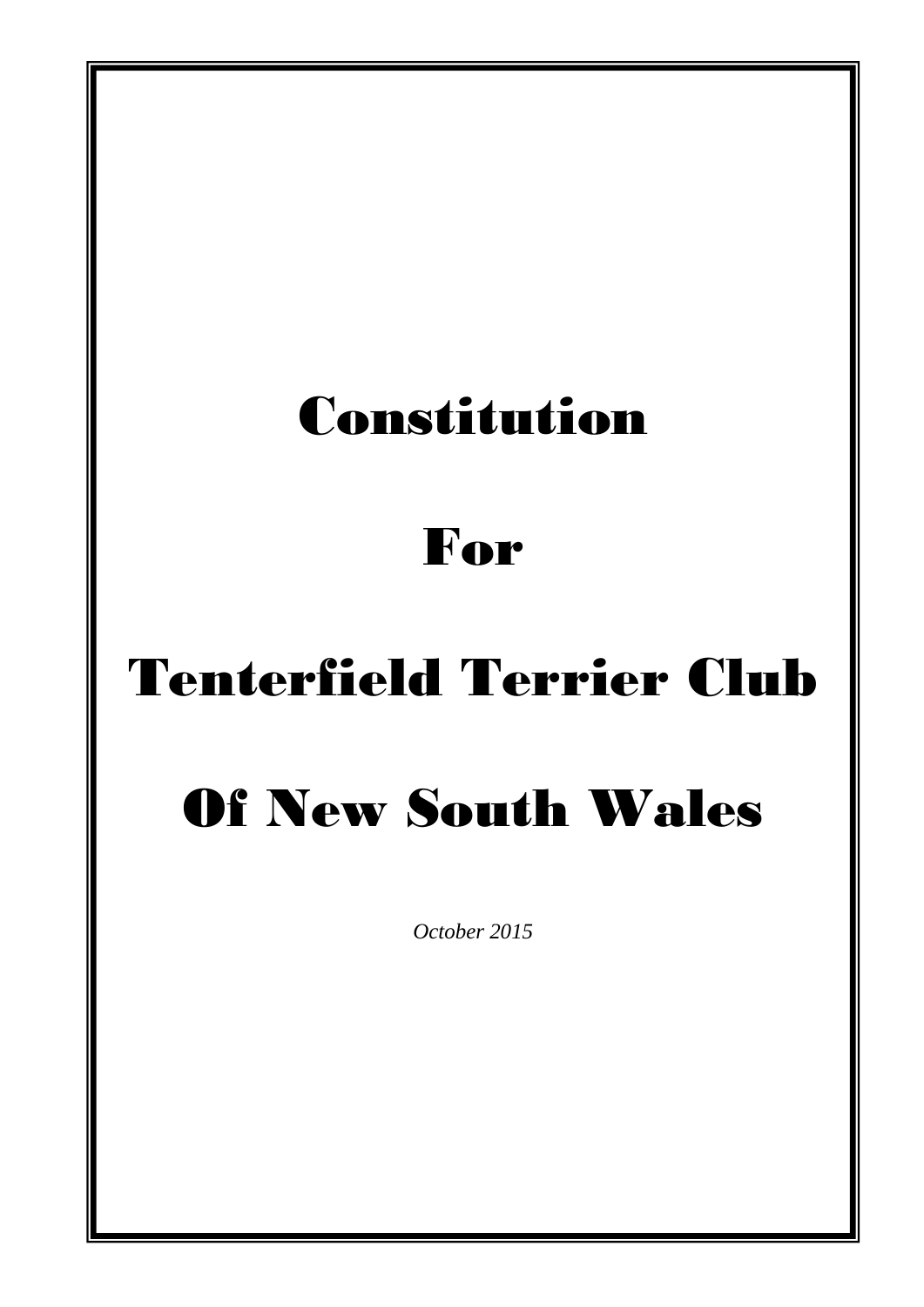#### **CONTENTS**

#### **ITEM**

#### **PAGE No.**

| THE COMMITTEE                                                 |  |
|---------------------------------------------------------------|--|
|                                                               |  |
|                                                               |  |
|                                                               |  |
|                                                               |  |
| Grounds on which or reasons for which the office of Committee |  |
|                                                               |  |
|                                                               |  |
|                                                               |  |
|                                                               |  |
|                                                               |  |
|                                                               |  |
|                                                               |  |
|                                                               |  |
|                                                               |  |
|                                                               |  |
|                                                               |  |
| <b>MEETINGS</b>                                               |  |
|                                                               |  |
| Annual General Meetings - calling of and business at 16       |  |
|                                                               |  |
|                                                               |  |
|                                                               |  |
|                                                               |  |
|                                                               |  |
|                                                               |  |
|                                                               |  |
|                                                               |  |
|                                                               |  |
|                                                               |  |
|                                                               |  |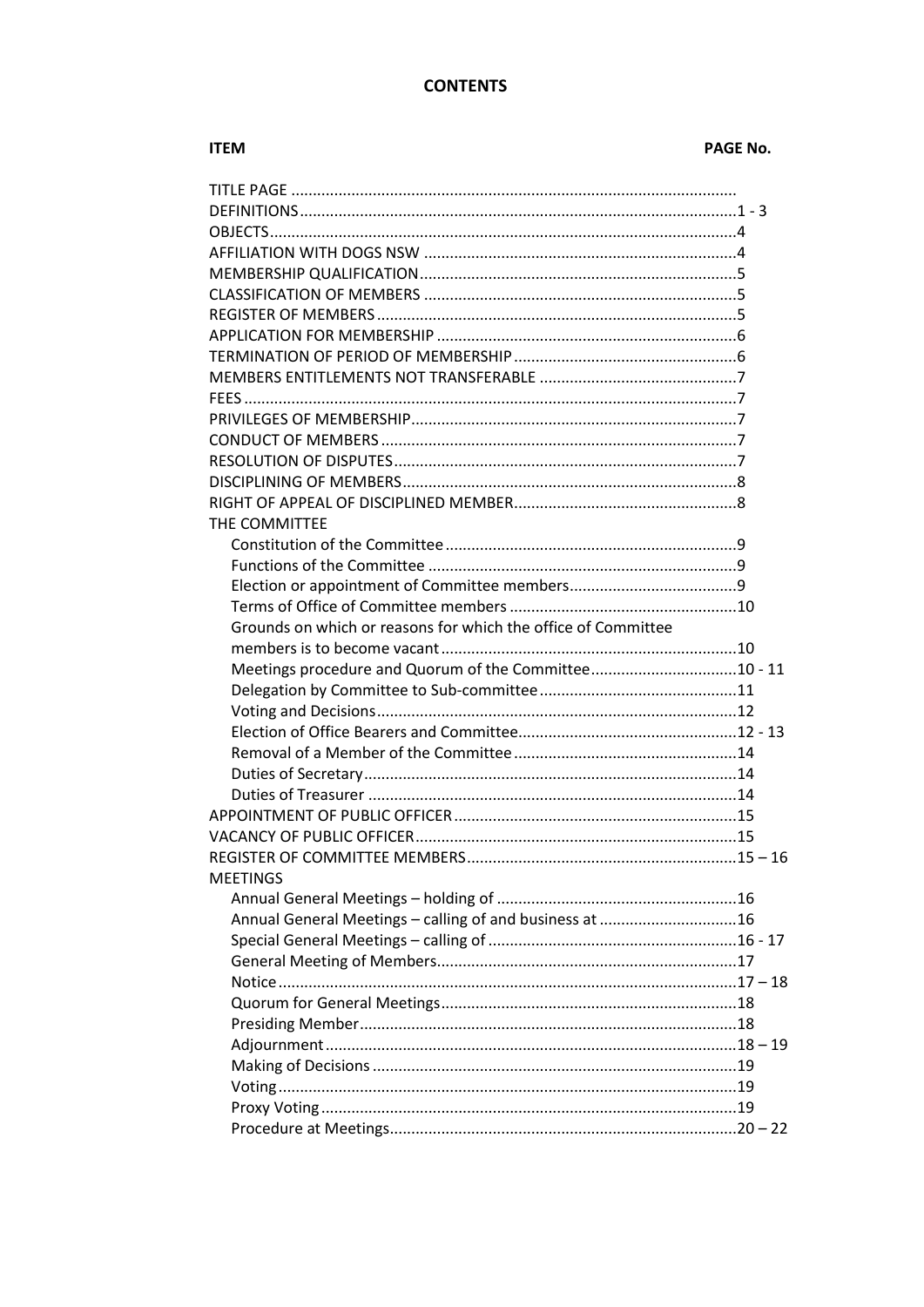#### **CONTENTS Continued**

#### **ITEM**

#### **PAGE No.**

#### MISCELLANEOUS

| 26 |
|----|
|    |

#### **APPENDIX 1**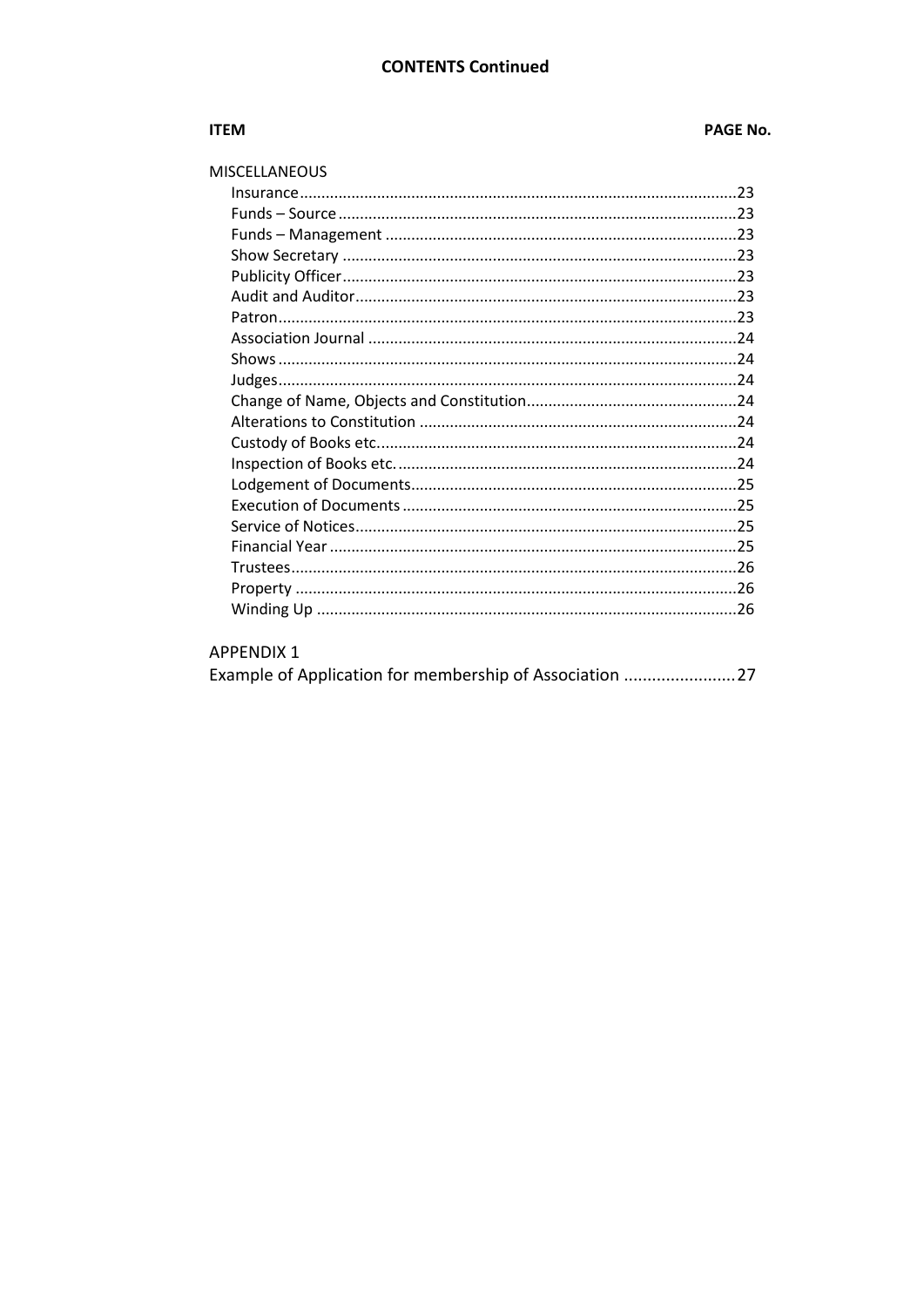#### **CONSTITUTION OF Tenterfield Terrier Club of New South Wales**

- 1. There is hereby constituted a Canine Club with a Constitution and membership as herein provided which is herein called "the Association".
- 2. The name of the Association shall be **Tenterfield Terrier Club of New South Wales.**

#### 3. **DEFINITIONS**

| Act                                     | refers to the Associations Incorporation Act (NSW) 2009                                                                                                                                                                                                                                                                             |                                                                                                                                                                                |
|-----------------------------------------|-------------------------------------------------------------------------------------------------------------------------------------------------------------------------------------------------------------------------------------------------------------------------------------------------------------------------------------|--------------------------------------------------------------------------------------------------------------------------------------------------------------------------------|
| <b>ANKC Ltd</b>                         |                                                                                                                                                                                                                                                                                                                                     | Australian National Kennel Council Limited                                                                                                                                     |
| <b>Associate Member</b>                 | In the case of an Obedience Training Association means a person who has been<br>admitted as such a member or being a Junior Member attains the age of 18<br>years, and who:                                                                                                                                                         |                                                                                                                                                                                |
|                                         |                                                                                                                                                                                                                                                                                                                                     | (a) shall be eligible at any time after the expiration of three (3) months of<br>the date of becoming such a member to apply to become a Member;                               |
|                                         |                                                                                                                                                                                                                                                                                                                                     | (b) shall not be entitled to hold office or to vote at a General Meeting of<br>the Association but shall otherwise be entitled to enjoy all other<br>privileges of membership. |
| <b>Application</b>                      |                                                                                                                                                                                                                                                                                                                                     | for membership: includes application for re-admission to membership;                                                                                                           |
| <b>Association (The)</b>                |                                                                                                                                                                                                                                                                                                                                     | means the TENTERFIELD TERRIER CLUB OF NEW SOUTH WALES                                                                                                                          |
| <b>Authorised</b><br><b>Signatories</b> |                                                                                                                                                                                                                                                                                                                                     | means the Public Officer, President, Secretary and Treasurer of the Association.                                                                                               |
| <b>Body</b>                             |                                                                                                                                                                                                                                                                                                                                     | means where the context reasonably admits, a Club, Agricultural or other<br>Society or Association, Company or Group of persons.                                               |
| Constitution                            |                                                                                                                                                                                                                                                                                                                                     | means the Constitution for the time being of the Association.                                                                                                                  |
| <b>Director-General</b>                 | means:                                                                                                                                                                                                                                                                                                                              |                                                                                                                                                                                |
|                                         | (a)                                                                                                                                                                                                                                                                                                                                 | the Commissioner, NSW Fair Trading, Department of Finance<br>and Services.                                                                                                     |
|                                         | (b)                                                                                                                                                                                                                                                                                                                                 | if there is no such position in the Department, the Director-<br>General of the Department                                                                                     |
| <b>DOGS NSW</b>                         |                                                                                                                                                                                                                                                                                                                                     | means the Royal New South Wales Canine Council Ltd                                                                                                                             |
| <b>Dual Member</b>                      | means one of any two members of the one family resident at the same address<br>or one of any two of the persons who are partners in the conduct of a kennel<br>having a kennel prefix in their joint names registered with DOGS NSW who has<br>been admitted with the other of such persons as a Dual Member of the<br>Association. |                                                                                                                                                                                |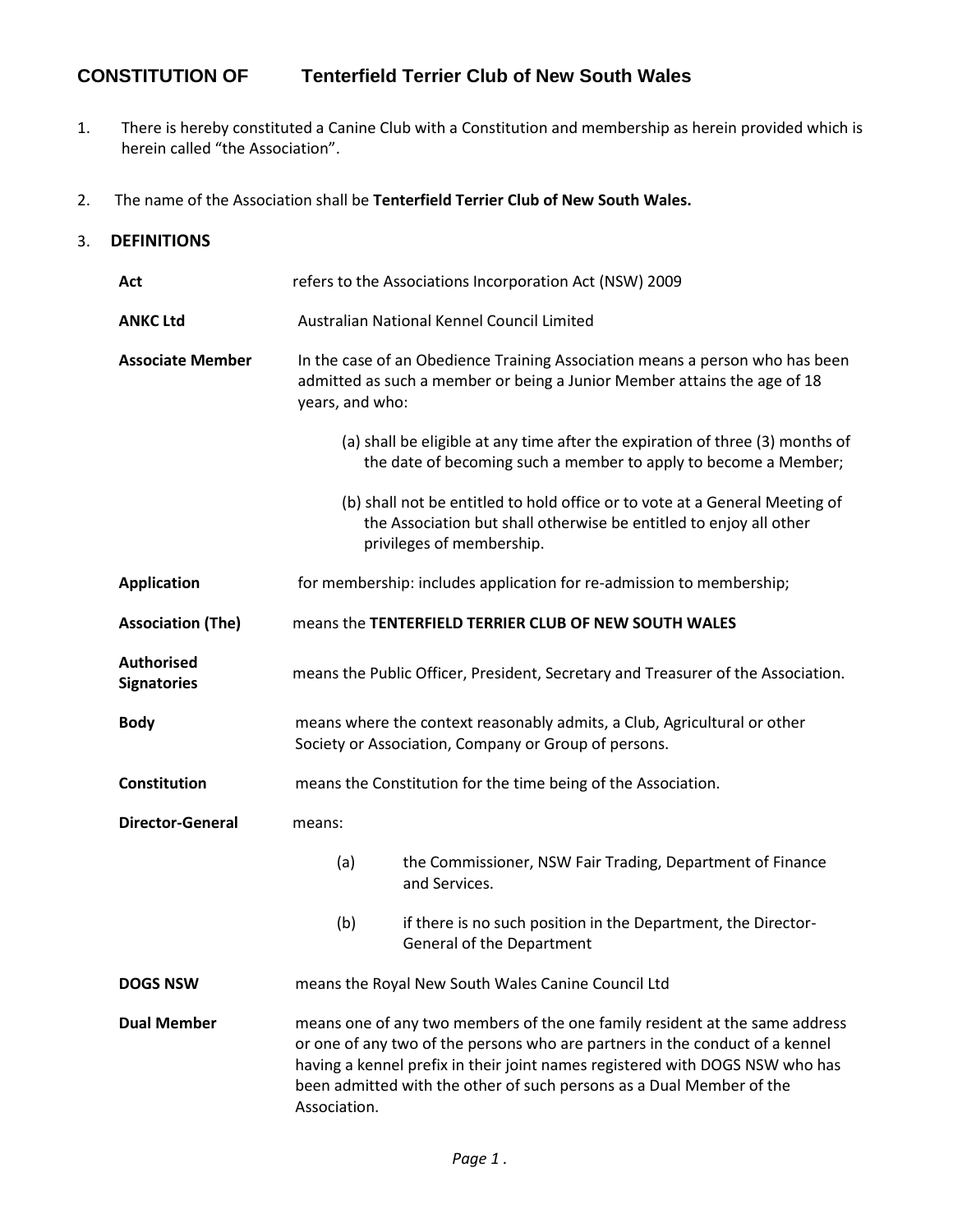| <b>Exhibition</b>                                                  | includes a show, canine exhibition, canine parade, canine competition, canine<br>display, retrieving trial, gundog utility field trial, gundog obedience trial,<br>obedience trial, tracking trial, agility trial, contest, match, competitive dog<br>sports or any other ANKC approved discipline.                                                                                                                                                                                                                                                                                                                  |
|--------------------------------------------------------------------|----------------------------------------------------------------------------------------------------------------------------------------------------------------------------------------------------------------------------------------------------------------------------------------------------------------------------------------------------------------------------------------------------------------------------------------------------------------------------------------------------------------------------------------------------------------------------------------------------------------------|
| <b>Family member</b>                                               | means any one of several members of one family resident at the same address.                                                                                                                                                                                                                                                                                                                                                                                                                                                                                                                                         |
| <b>Financial member</b>                                            | means a member of the Association who shall not be in default in the payment<br>of his or her annual subscription or any fees or other monies payable by him or<br>her in accordance with the Constitution. Un-financial member shall have the<br>opposite meaning.                                                                                                                                                                                                                                                                                                                                                  |
| <b>Financial Year</b>                                              | means the financial year of the Association which shall commence on the 1 <sup>st</sup><br>day of July each year and terminate on the 30 <sup>th</sup> day of June the following year.                                                                                                                                                                                                                                                                                                                                                                                                                               |
| <b>Honorary Member or</b><br><b>Honorary Life</b><br><b>Member</b> | means a person who is not a member, who upon the recommendation of the<br>Committee or upon a written nomination signed by not less than five Members<br>is elected by a resolution passed in General Meeting by a majority of not less<br>than three-fourths of the Members voting in person thereat as an Honorary<br>Member for life or for such lesser period as may be so determined and who in<br>the opinion of such Meeting has rendered outstanding services to the Canine<br>Fancy or to the Association or for other good and sufficient reason and who<br>need not comply with the provisions of Rule 7. |
| <b>Junior Member</b>                                               | means a person over the age of twelve years and under the age of sixteen years<br>who has been admitted as a member of the Association.                                                                                                                                                                                                                                                                                                                                                                                                                                                                              |
| <b>Life Member</b>                                                 | means a Member who has been admitted to the Association as a member for<br>life, whether upon payment of a subscription or without payment of a<br>subscription as may be determined by the Members from time to time.                                                                                                                                                                                                                                                                                                                                                                                               |
| <b>Member</b>                                                      | means a person who has been admitted to the Association as an Ordinary or<br>Dual or Family or Life member of the Association and where the context<br>otherwise so admits, shall include a person admitted to any other category of<br>membership.                                                                                                                                                                                                                                                                                                                                                                  |
| <b>Member of the</b><br><b>Committee</b>                           | where the context so admits shall be deemed to include the Office Bearers.                                                                                                                                                                                                                                                                                                                                                                                                                                                                                                                                           |
| <b>Objects</b>                                                     | means the Objects as required by DOGS NSW in Rule 4.                                                                                                                                                                                                                                                                                                                                                                                                                                                                                                                                                                 |
| <b>Office</b>                                                      | means the Office of the Association, and shall be a place as determined from<br>time to time at which the records of the Association are to be kept.                                                                                                                                                                                                                                                                                                                                                                                                                                                                 |
| <b>Office Bearers</b>                                              | means the President, the Vice-Presidents, Treasurer and Secretary for the time<br>being of the Association.                                                                                                                                                                                                                                                                                                                                                                                                                                                                                                          |
| <b>Official Address</b>                                            | means the residential residence of the Public Officer or Secretary.                                                                                                                                                                                                                                                                                                                                                                                                                                                                                                                                                  |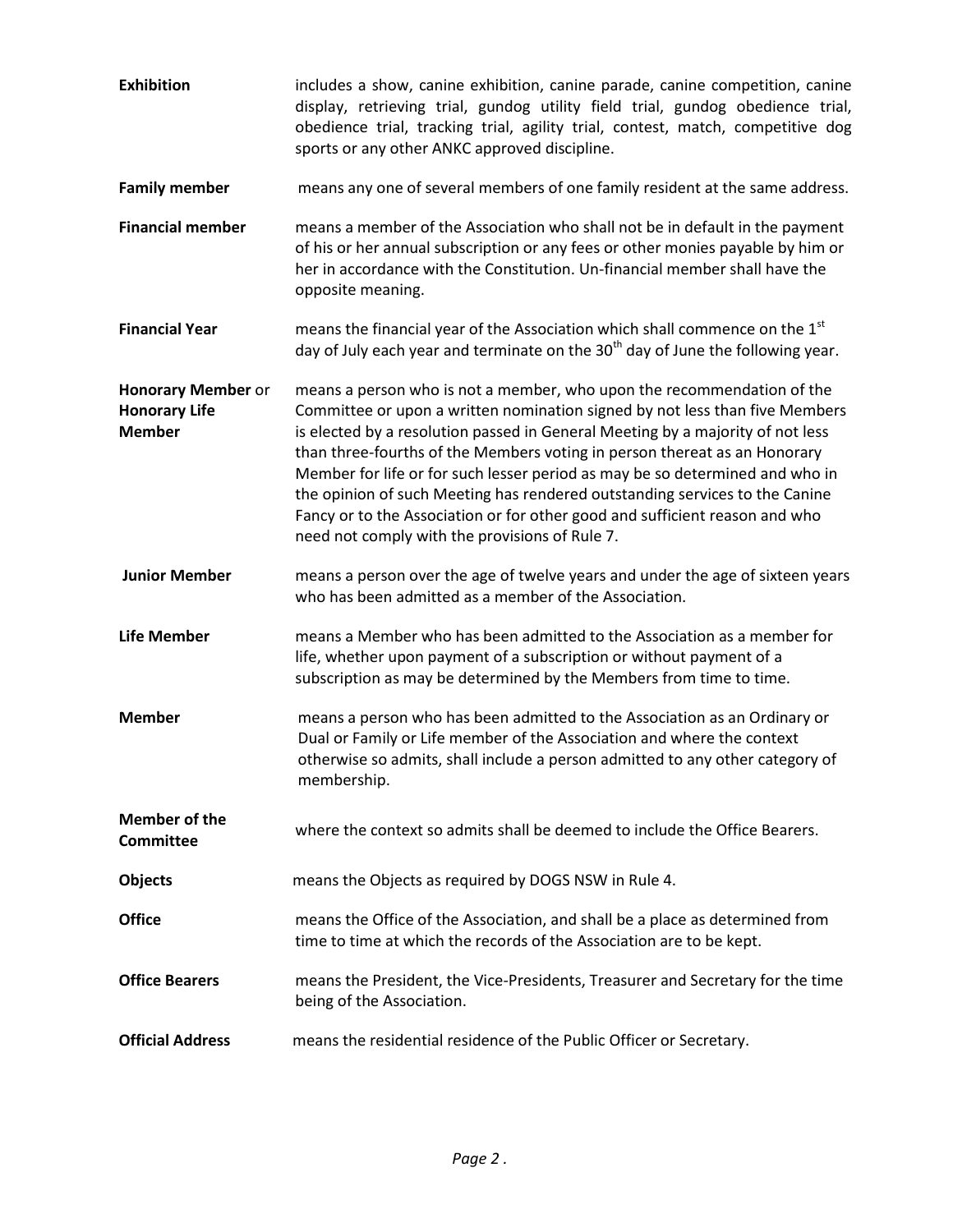| Period of<br>Membership                  | in relation to a member, denotes the twelve months terminating at midnight on<br>the 30th day of June each year for which such member is for the time being<br>elected to membership of the Association or such portion of that term during<br>which his membership continues. |  |
|------------------------------------------|--------------------------------------------------------------------------------------------------------------------------------------------------------------------------------------------------------------------------------------------------------------------------------|--|
| Person                                   | where the context reasonably permits, includes an individual, a firm or<br>partnership, a company or corporation, or any other legal entity.                                                                                                                                   |  |
| <b>Public Officer</b>                    | means the person who is appointed as the Association's public officer and until<br>he is replaced by a person so appointed, includes the person who is nominated<br>as the Association's public officer in the Association's application for<br>registration.                  |  |
| <b>Regulations</b>                       | means the Associations Incorporation Regulations 2009.                                                                                                                                                                                                                         |  |
| Rule                                     | means a provision of the Constitution and where the context so admits,<br>includes a paragraph or sub-paragraph thereof.                                                                                                                                                       |  |
| <b>Secretary</b>                         | means the Honorary Secretary or Secretary of the Association, and where<br>(a)<br>the context reasonably permits, includes the Assistant Secretary and any<br>other person for the time being appointed by the Committee to exercise<br>the functions of the Secretary         |  |
|                                          | if no such person holds that office - the public officer of the association.<br>(b)                                                                                                                                                                                            |  |
| <b>Special General</b><br><b>Meeting</b> | means a general meeting of the association other than an annual general<br>meeting.                                                                                                                                                                                            |  |
| <b>Writing</b>                           | includes printing, facsimiles and emails and any other like recognised means of<br>communication or of reproducing words in visible form.                                                                                                                                      |  |

- a). Words used in the Constitution and Regulations where the context reasonably permits shall have the same meaning as the definition thereof, as set forth in the Constitution and Regulations of DOGS NSW.
- b). All other provisions where the context reasonably permits shall have the same meaning as set forth in Associations Incorporation Act (NSW) 2009 and any Regulations made under that Act.
- c). Words importing the male gender shall, where the context reasonably permits, include the female and neuter gender and the singular number shall include the plural number.
- d). In this constitution:
	- (i) a reference to a function includes a reference to a power, authority and duty, and
	- (ii) a reference to the exercise of a function includes, if the function is a duty, a reference to the performance of the duty.
- e). The provisions of the *[Interpretation Act 1987](http://www.legislation.nsw.gov.au/xref/inforce/?xref=Type%3Dact%20AND%20Year%3D1987%20AND%20no%3D15&nohits=y)* apply to and in respect of this constitution in the same manner as those provisions would so apply if this constitution were an instrument made under the Act.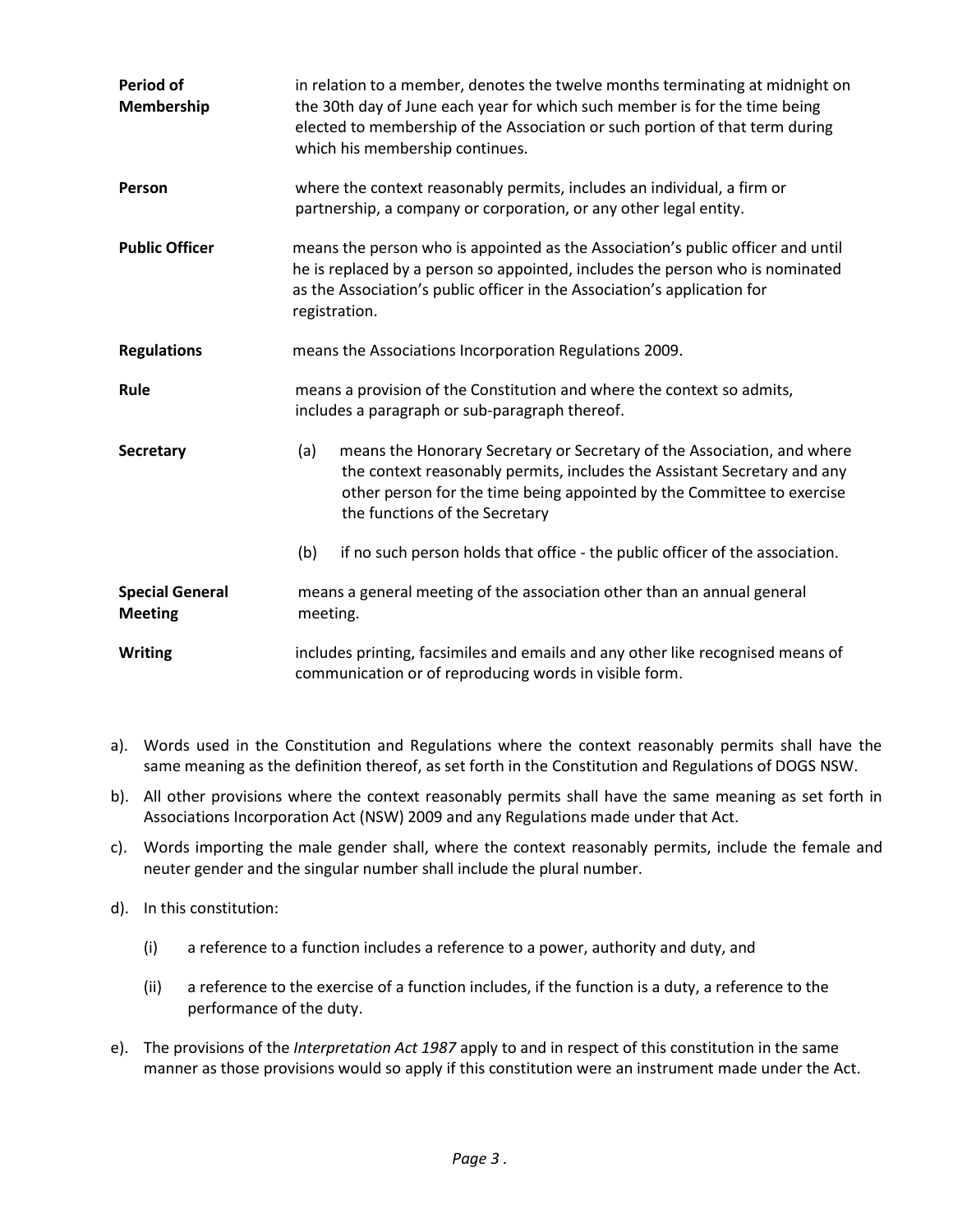#### **OBJECTS**

- 4. The objects of the Association are:
	- (a) to affiliate with DOGS NSW;
	- (b) to promote and encourage the breeding of pure bred dogs;
	- (c) to promote and raise the standards and exhibiting of dogs;
	- (d) to promote and encourage the holding and conduct of canine exhibitions, shows, competitive trials and dog sports;
	- (e) to foster, promote and protect the interests of exhibitors of dogs at exhibitions and shows;
	- (f) to collect, verify and publish information relating to dogs and the breeding and exhibition of dogs;
	- (g) to educate and encourage members, breeders and judges to abide by the requirements and standards approved by DOGS NSW for the conduct of exhibitions and shows:
	- (h) to promote good fellowship and sportsmanship amongst members and those participating in or attending at exhibitions and shows;
	- (i) to inform members of and make known to them the laws and regulations of the State relating to the ownership and care of dogs, and the responsibility of owners for the conduct and actions of their dogs;
	- (j) to hold functions and lectures relating to dogs and to the objects of the Association generally;
	- (k) to make awards and donate prizes for competition at exhibitions and shows and for the competition by breeders and exhibitors of dogs;
	- (l) to foster relations with other Associations and bodies having similar aims;
	- (m) to promote and assist and to make contributions to canine veterinary research and other worthy canine causes;
	- (n) to invest the funds of the Association not immediately required in such manner as the Members shall determine;
	- (o) to carry on such other activities or promote or encourage interest in the breeding, upkeep and training of and the general well-being and improvement of all breeds of dogs and to do all such other things as may be necessary or conducive to carrying out the objects of the Association.

#### **AFFILIATION WITH DOGS NSW**

- 5. The Members by a resolution passed in General Meeting by a majority of not less than three-fourths of the Members voting in person thereat may direct the Committee to apply for affiliation with DOGS NSW.
- 6. So long as the Association is an Affiliate of DOGS NSW, every member whether a member of DOGS NSW or not, shall be deemed to have agreed with DOGS NSW to be bound by the Rules and Regulations of DOGS NSW for the time being in force and at all times to submit to and carry out every determination, finding, decision, requirement or direction of DOGS NSW so far as the same shall relate to him.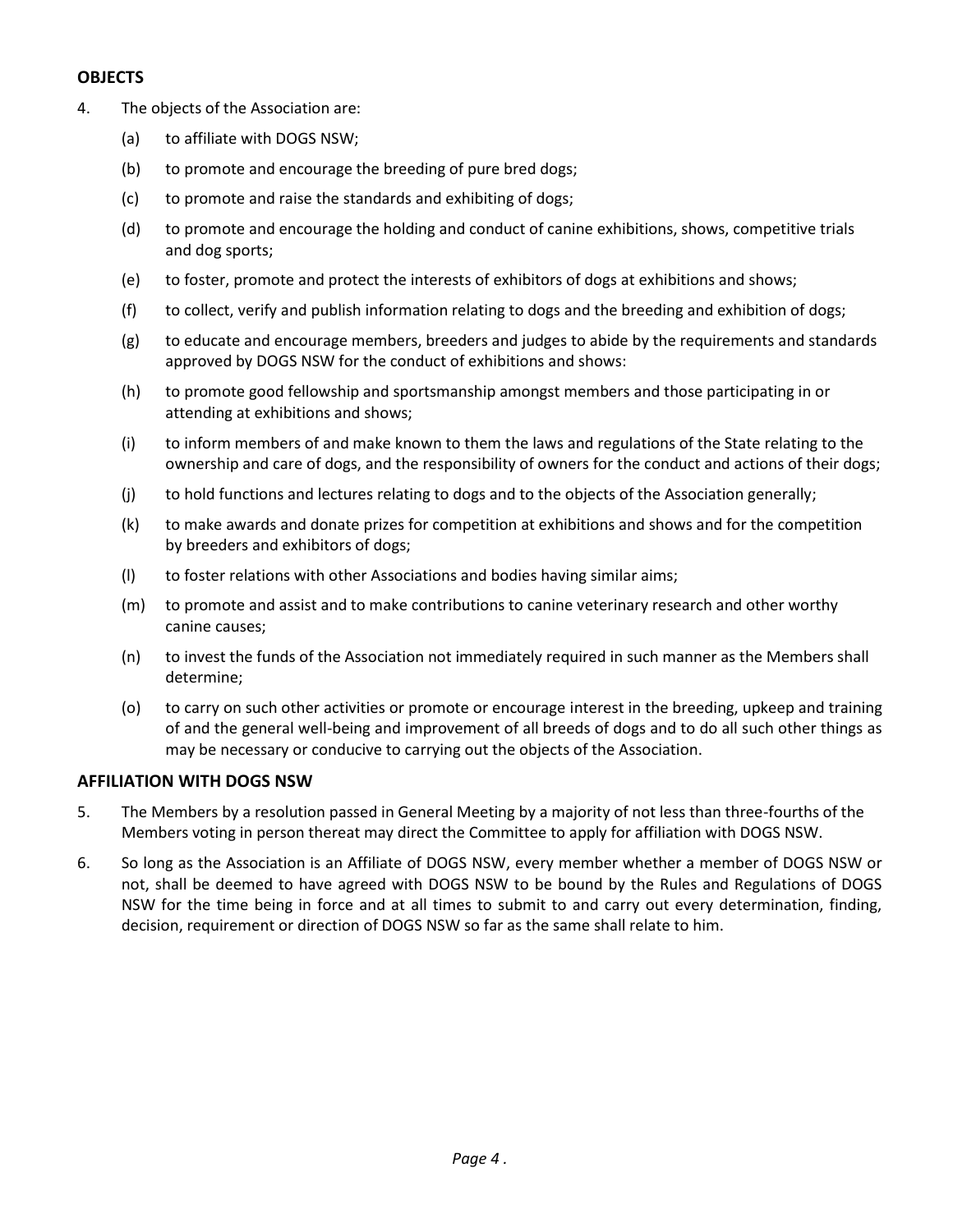#### **MEMBERSHIP QUALIFICATION**

- 7. The membership of the Association shall not be less than 15 (fifteen) financial members having the right to vote at General Meetings of the Association providing that at all time, one-half of the members shall be persons each of whom is:
	- (a) the registered owner or part owner of a registered dog on the ANKC National Register;

or

(b) a member of a household, one of whom is the owner or part owner of a registered dog on the ANKC National Register;

or

- (c) where the Association is a Specialist or Semi Specialist Association such dog/s will be a breed for which the welfare and progress the Association was established and granted Affiliation to DOGS NSW.
- 8. A person is qualified for membership of the Association if accepted under Rule 15.

#### **CLASSIFICATION OF MEMBERS**

- 9. Membership of the Association shall be divided into the following categories: *(delete any of those below which do not apply)*
	- (a) Member;
	- (b) Dual Member;
	- (c) Life Member;
	- (d) Honorary Member;
	- (e) Honorary Life Member;
	- (f) Junior Member;
	- (g) Family Member;
	- (h) Associate Member

and every person elected to membership shall be and be deemed for all purposes to have agreed to be bound by the Constitution, Rules and Regulations for the time being in force of DOGS NSW and of the Association.

#### **REGISTER OF MEMBERS**

- 10. A roll of members shall be kept by the Association and shall contain the name and address and the date of admission to and the category of membership of each member.
- 11. The roll of members shall be made available by the Secretary for inspection by a Member at a General Meeting or at any reasonable time by arrangement with the Secretary.
- 12. If a member requests that any information contained on the register about the member (other than the member's name) not be available for inspection that information must not be made available for inspection.
- 13. A member must not use information about a person obtained from the register to contact or send material to the person, other than for:
	- (a) the purposes of sending the person a newsletter, a notice in respect of a meeting or other event relating to the Association or other material relating to the Association, or
	- (b) any other purpose necessary to comply with a requirement of the Act or the Regulation.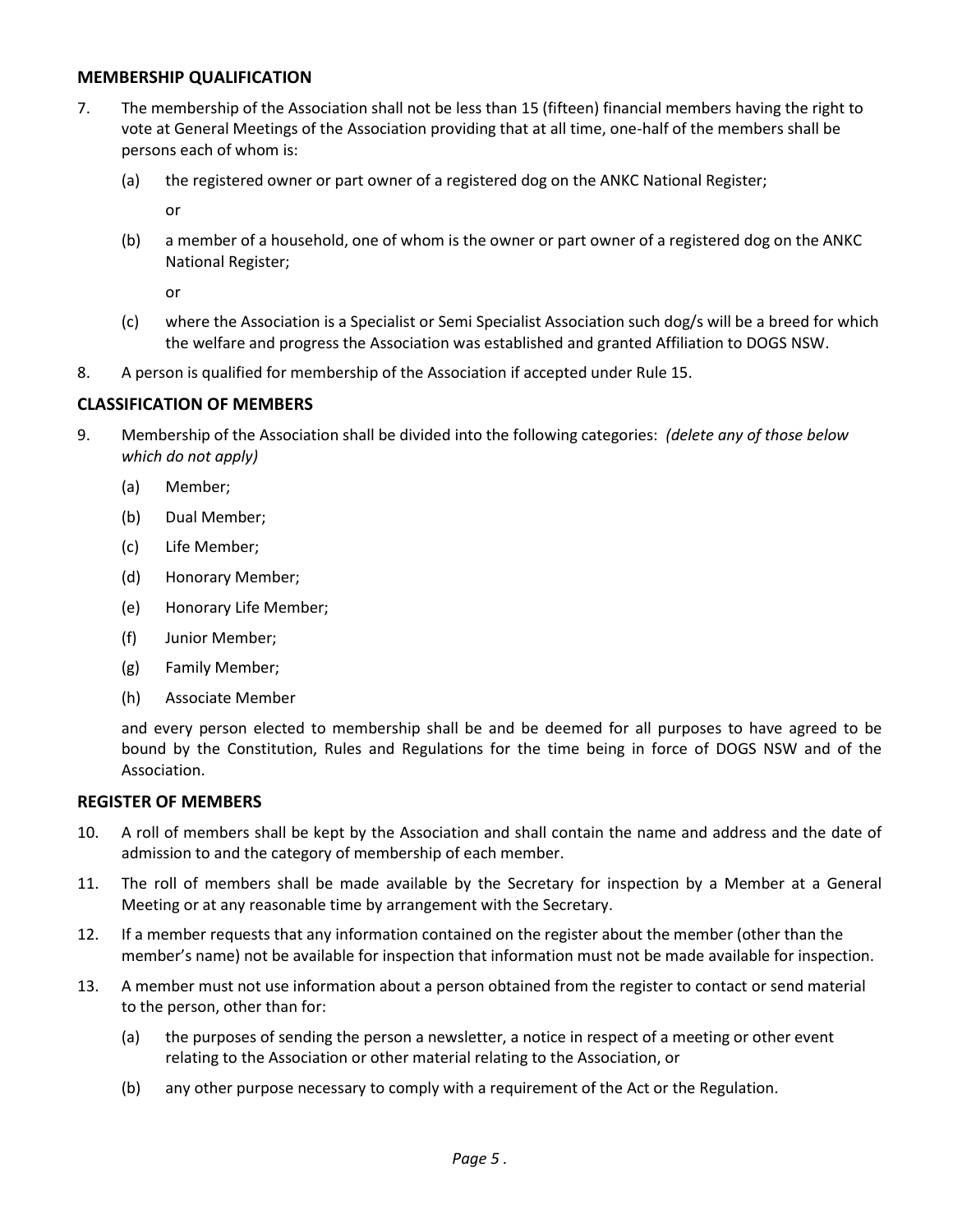#### **APPLICATION FOR MEMBERSHIP**

- 14. A nomination of a person for membership of the Association:
	- (a) must be made by two (2) members of the Association in writing on a form approved by the Association (example in Appendix 1), and
	- (b) must be lodged with the secretary of the Association.
- 15. As soon as practicable after receiving a nomination for membership, the secretary must refer the nomination to the first General Meeting of Members next succeeding its receipt, and if such applicant is approved by a resolution passed by a three-fourths majority of Members voting in person thereat, the applicant shall thereupon become a member of the Association, provided that he shall pay within fourteen days of the date of such meeting such entrance fee and subscription in respect of his category and period of membership or part thereof, as shall be determined from time to time.
- 16. Vacant
- 17. As soon as practicable after the General Meeting makes that determination, the secretary must notify the nominee, in writing, that the General Meeting approved or rejected the nomination (whichever is applicable).
- 18. The secretary must, on payment by the nominee of the amounts referred to in Rule 15 within the period referred to in that provision, enter or cause to be entered the nominee's name in the register of members and, on the name being so entered, the nominee becomes a member of the Association. Upon the satisfactory completion of the foregoing the Secretary will ensure that each new member receives a copy of the current Association's Constitution as amended.
- 19. A member may prior to the 30th day of June in each year, make application to the committee for readmission as a member to his category of membership and upon payment of his annual subscription with such application shall be deemed for all purposes to have been re-elected as such a member.
- 20. A person elected to membership after the 31st day of December in any year upon payment of one-half of the prescribed annual subscription, applicable to the category of membership to which he is elected, shall be deemed to be a financial member for the remainder of the financial year.

#### **TERMINATION OF PERIOD OF MEMBERSHIP**

- 21. A Member shall cease ipso facto to be a Member of the Association:
	- (a) Upon the termination of his period of membership (whether by expiry or otherwise) unless he shall be re-admitted pursuant to Rule 19 as a member of the Association for a further period of membership;
	- (b) If he resigns by notice in writing addressed to the Secretary;
	- (c) if he shall die or become bankrupt or suspend payment or compound with his creditors or be convicted of a felony or misdemeanour;
	- (d) If he becomes of unsound mind or a person whose personal estate is liable to be dealt with in any way under the law relating to mental health;
	- (e) If his annual subscription for the forthcoming financial year has not been paid within three (3) months after the fee is due;
	- (f) If pursuant to the Constitution, he shall be expelled from the Association;
	- (g) If he is convicted of any offence relating to cruelty to animals or on indictment for an offence committed at an exhibition or of an offence committed at an exhibition, show or trial.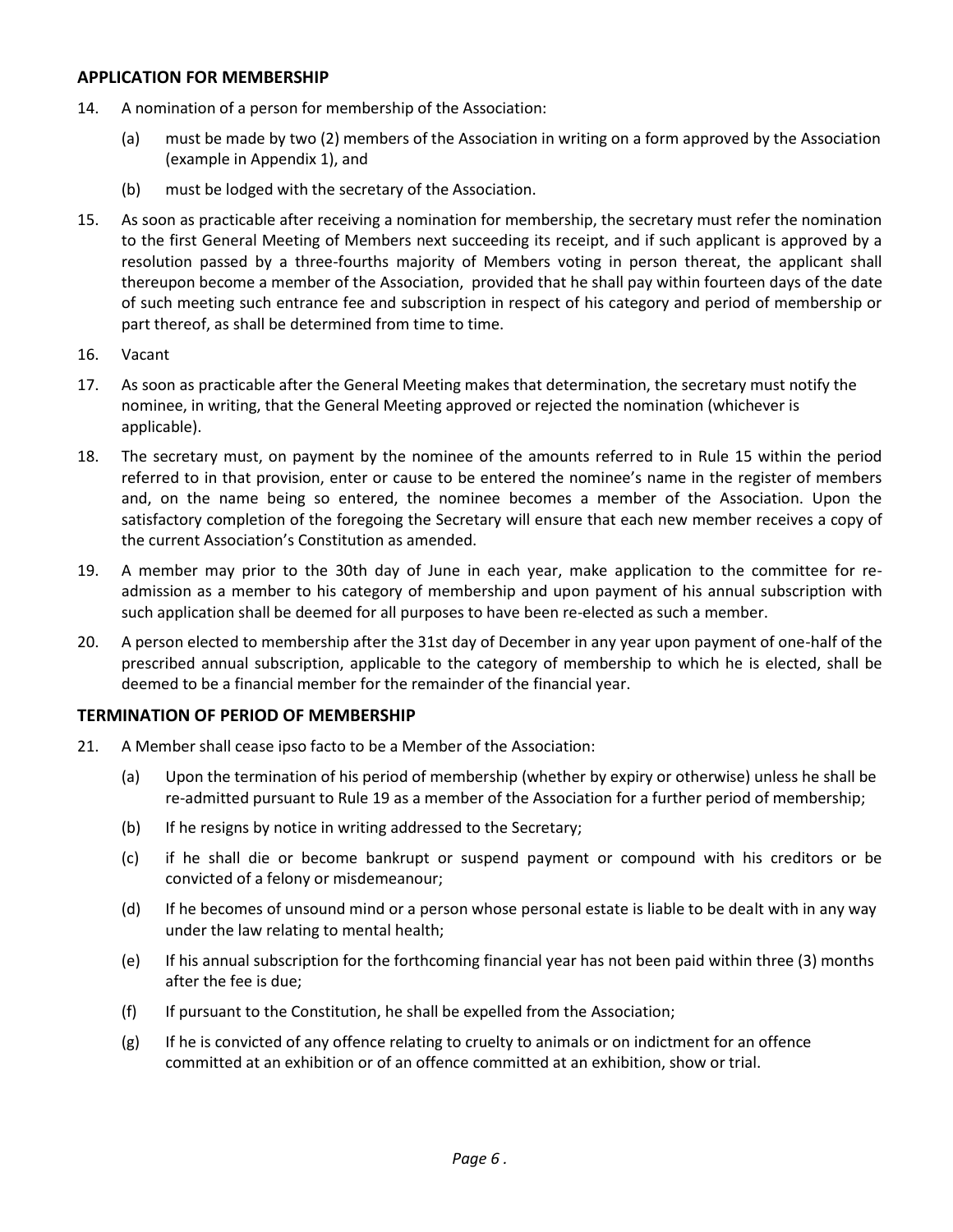#### **MEMBERSHIP ENTITLEMENTS NOT TRANSFERABLE**

- 22. A right, privilege or obligation which a person has by reason of being a member of the Association:
	- (a) is not capable of being transferred or transmitted to another person, and
	- (b) terminates on cessation of the person's membership.

#### **FEES**

23. The members in General Meeting at any time and from time to time may fix the amount of the annual subscription payable by each category of membership and may in like manner determine that an entrance fee shall be paid and the amount thereof. Provided always that any such alteration to the Annual Subscription or Entrance Fee must be by notice of motion and included on the notice paper for decision by the Members at the next General Meeting.

#### **PRIVILEGES OF MEMBERSHIP**

- 24. Subject to the restrictions and limitations prescribed by or pursuant to the Constitution, the privileges of a Member shall be:
	- (a) the right to attend and vote at all General Meetings of the Association;
	- (b) to submit himself as a candidate for any Office of the Association;
	- (c) to receive any publication issued by the Association;
	- (d) to exhibit at any exhibition or show conducted by the Association and compete for prizes (including trophies) available for members of the Association.
- 25. A Junior Member , Honorary Member or Associate Member shall not be entitled to vote or to take part in the proceedings of a General Meeting and shall not be eligible to hold office, but shall be entitled to exercise all other privileges of membership.

#### **MEMBERS LIABILITIES**

26. The liability of a member of the Association to contribute towards the payment of the debts and liabilities of the Association or to the costs, charges and expenses of the winding up of the Association is limited to the amount, if any, unpaid by the member in respect of membership of the Association as required by Rule 23.

#### **CONDUCT OF MEMBERS**

27. A Member of the Association shall strictly observe and act in conformity with the Constitution of the Association and of DOGS NSW and will uphold the honour of and use his best endeavours to further the Objects of the Association.

#### **RESOLUTION OF DISPUTES**

- 28. A dispute between a member and another member (in their capacity as members) of the Association, or a dispute between a member or members and the Association, are to be referred to a community justice centre for mediation under the *[Community Justice Centres Act 1983](http://www.legislation.nsw.gov.au/xref/inforce/?xref=Type%3Dact%20AND%20Year%3D1983%20AND%20no%3D127&nohits=y)*.
- 29. If a dispute is not resolved by mediation within 3 months of the referral to a community justice centre, the dispute is to be referred to arbitration.
- 30. The *[Commercial Arbitration Act](http://www.legislation.nsw.gov.au/xref/inforce/?xref=Type%3Dact%20AND%20Year%3D1984%20AND%20no%3D160&nohits=y) 1984* applies to any such dispute referred to arbitration.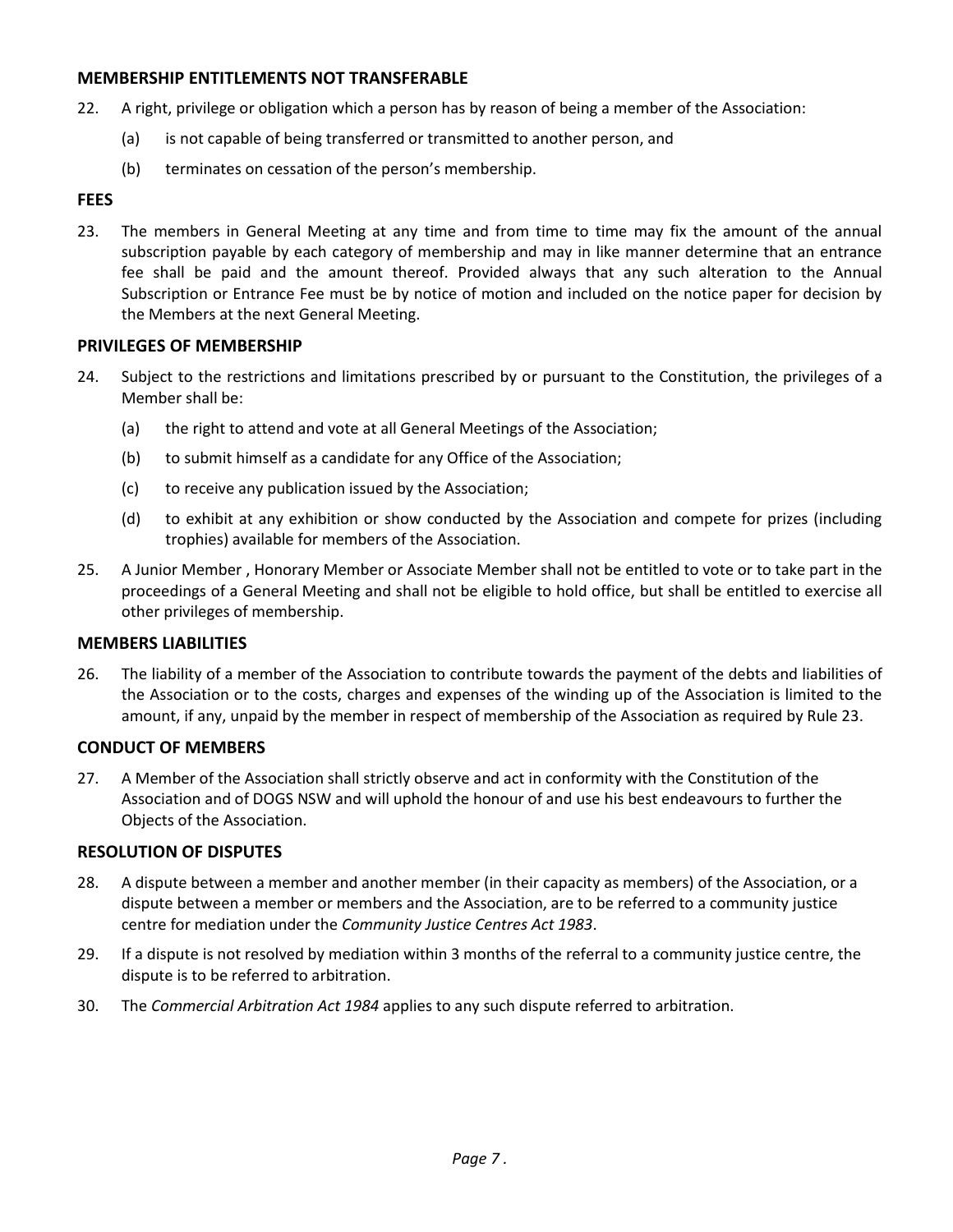#### **DISCIPLINING OF MEMBERS**

- 31. A complaint may be made to the committee by any person that a member of the Association:
	- (a) has refused or neglected to comply with a provision or provisions of this constitution, or
	- (b) has wilfully acted in a manner prejudicial to the interests of the Association.
- 32. The committee may refuse to deal with a complaint if it considers the complaint to be trivial or vexatious in nature.
- 33. If the committee decides to deal with the complaint, the committee:
	- (a) must cause notice of the complaint to be served on the member concerned, and
	- (b) must give the member at least 14 days from the time the notice is served within which to make submissions to the committee in connection with the complaint, and
	- (c) must take into consideration any submissions made by the member in connection with the complaint.
- 34. The committee may, by resolution, expel the member from the Association or suspend the member from membership of the Association if, after considering the complaint and any submissions made in connection with the complaint, it is satisfied that the facts alleged in the complaint have been proved and the expulsion or suspension is warranted in the circumstances.
- 35. If the committee expels or suspends a member, the secretary must, within 7 days after the action is taken, cause written notice to be given to the member of the action taken, of the reasons given by the committee for having taken that action and of the member's right of appeal under Rule 37.
- 36. The expulsion or suspension does not take effect:
	- (a) until the expiration of the period within which the member is entitled to appeal against the resolution concerned, or
	- (b) if within that period the member exercises the right of appeal, unless and until the Association confirms the resolution under Rule 41 whichever is the later.

#### **RIGHT OF APPEAL OF DISCIPLINED MEMBER**

- 37. A member may appeal to the Association in general meeting against a resolution of the committee under Rule 34 within 7 days after notice of the resolution is served on the member, by lodging with the secretary a notice to that effect.
- 38. The notice may, but need not, be accompanied by a statement of the grounds on which the member intends to rely for the purposes of the appeal.
- 39. On receipt of a notice from a member under Rule 37, the secretary must notify the committee which is to convene a general meeting of the Association to be held within 28 days after the date on which the secretary received the notice.
- 40. At a general meeting of the Association convened under Rule 39:
	- (a) no business other than the question of the appeal is to be transacted, and
	- (b) the committee and the member must be given the opportunity to state their respective cases orally or in writing, or both, and
	- (c) the members present are to vote by secret ballot on the question of whether the resolution should be confirmed or revoked.
- 41. If at the General Meeting the Association passes by at least three quarters of members present, entitled to vote, a special resolution in favour of the confirmation of the resolution, the resolution is confirmed.
- 42. Any member so dealt with will have the right to appeal to the DOGS NSW Board of Directors.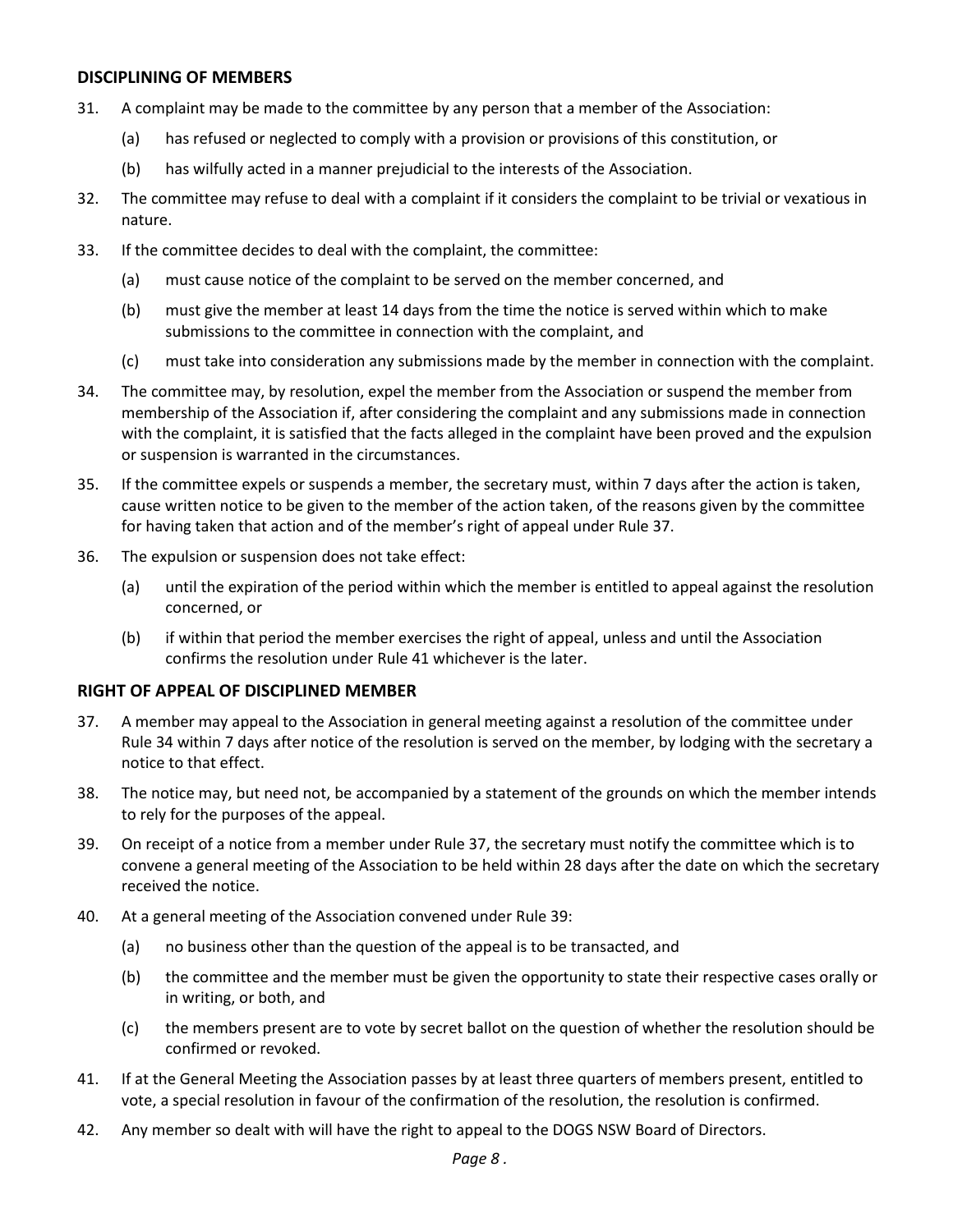#### **THE COMMITTEE**

#### **Constitution of the Committee**

- 43. The committee shall consist of at least four (4) members each of whom is aged 18 years or more and are to be residents of the State of New South Wales, comprising:
	- (a) Office Bearers:
		- (i) President, for the time being of the Association, who, unless otherwise determined by the members, shall not hold office for more than three years in succession;
		- (ii) Vice President –1 (one)
		- (iii) Treasurer
		- (iv) Secretary, and
	- (b) Up to 4 (four) ordinary committee members.
- 44. Vacant.
- 45. Office bearers must be a Member or Associate Member of DOGS NSW.

#### **Functions of the Committee**

- 46. The Committee:
	- (a) is subject to the Act and to any resolution passed by the Association in General Meeting
	- (b) will control and manage the affairs of the Association
	- (c) may exercise all such functions as may be exercised by the Association other than those functions that are required by the Constitution to be exercised by a general meeting of Members of the Association
	- (d) has the power to perform or delegate all such acts and do all such things as appear to the Committee to be necessary or desirable for the proper management of the affairs of the Association.
	- (e) Notwithstanding the foregoing, the Members in General Meeting by resolution passed; may overrule a decision of the Committee, except a decision of the Committee to pay any account payable by the Association, or by a resolution passed by a simple majority of the Members voting in person thereat may instruct the Committee in the light of objections expressed by any Member to any such decision to review the decisions at its next meeting and make its further recommendation to the Members at the next General Meeting thereof.

#### **Election or appointment of Committee members**

47. The Committee (including Office Bearers) shall be elected annually at the Annual General Meeting of the Association and shall take office at the close of the Annual General Meeting at which they are elected pursuant to Rule 120.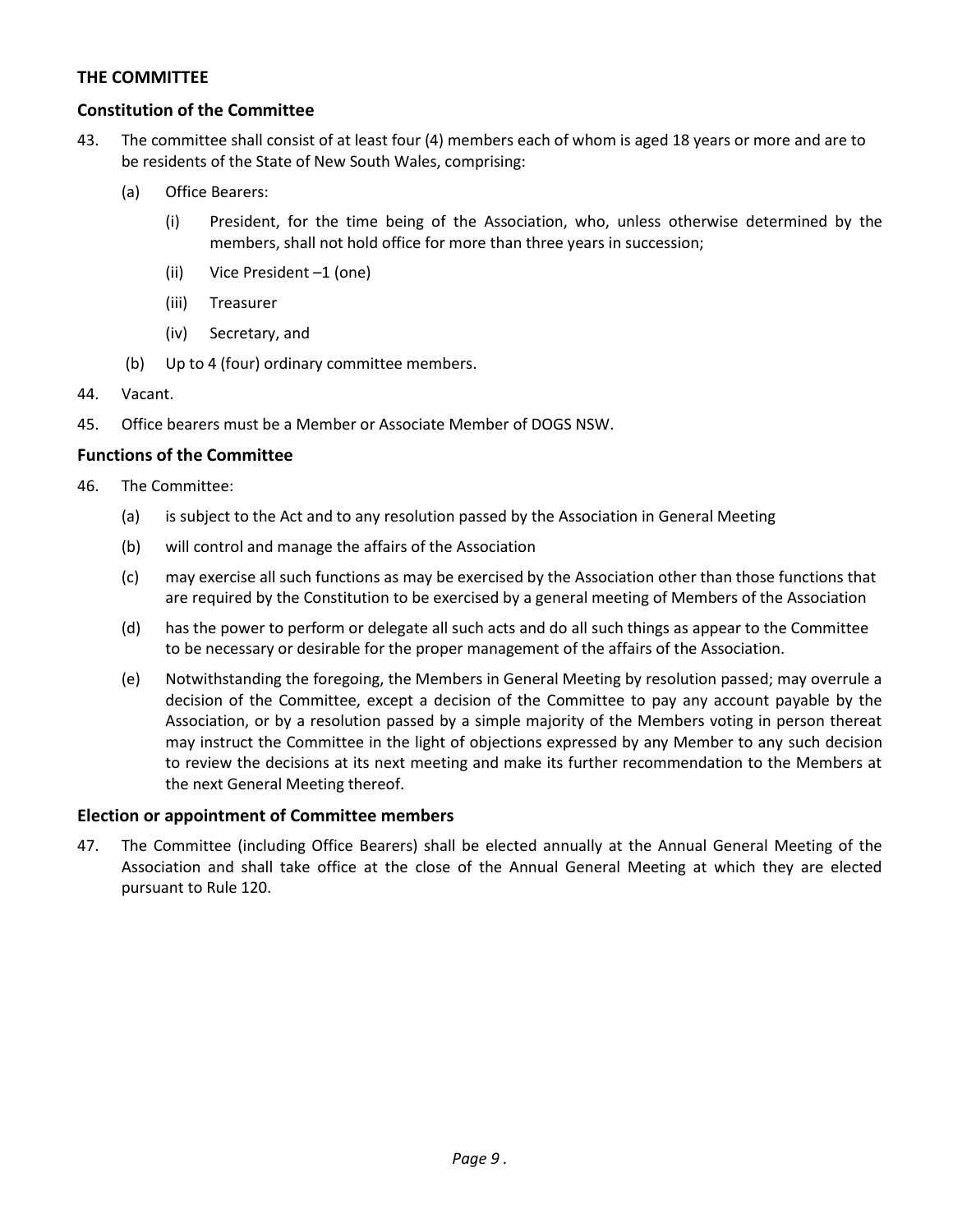#### **Terms of Office of Committee members**

- 48. The term of office shall be for a period of 12 months until the conclusion of the Annual General Meeting following the date of the Member's election, but is eligible for re-election for a further 12 month term.
- 49. Within 14 days after vacating office, a former committee member of an Association must ensure that all documents or other property in his possession that belong to the Association are delivered to the Public Officer for delivery to his successor. Failure to do so may constitute an offence under the Act.

#### **Grounds on which or reasons for which the office of Committee members is to become vacant**

- 50. In the event of a casual vacancy occurring, the Committee may appoint a member of the Association to fill the vacancy and the Member so appointed shall hold office, subject to this Constitution, until the conclusion of the next Annual General Meeting.
- 51. Resignations from committee members must be in writing.
- 52. In the event of a committee member failing to attend three (3) consecutive meetings without leave of the Committee, that Member shall cease to be a Member of the Committee and if an Office Bearer shall cease to hold his office.

#### **Meetings procedure and Quorum of the Committee**

- 53. Meetings of the Committee shall be held at such place and at such time as the Committee from time to time determines. Skype, phone conference and internet conferences as well as face to face meetings.
- 54. The Secretary shall call a meeting of the Committee whenever requested to do so by the President or any member of the Committee.
- 55. Oral or written notice of a meeting of the Committee shall be given by the Secretary to each Member of the Committee at least 48 hours (or such other period as may be agreed upon by a majority of the members of the committee) before the time appointed for holding the meeting.
- 56. Notice of a meeting given under Rule 53 shall specify the general nature of the business to be transacted at the meeting and no business other than that business shall be transacted, except business which the committee members present at the meeting unanimously agree to treat as urgent business.
- 57. The quorum of the Committee shall be not less than one-half of the Members of the Committee present.
- 58. No business shall be transacted unless a quorum is present and if within 30 minutes of the time appointed for the meeting a quorum is not present, the meeting stands adjourned.
- 59. A [committee](http://www.austlii.edu.au/au/legis/nsw/consol_act/aia2009307/s4.html#committee) meeting may be held at two (2) or more venues using any technology that gives each of the [committee members](http://www.austlii.edu.au/au/legis/nsw/consol_act/aia2009307/s4.html#committee_member) a reasonable opportunity to participate
- 60. The Secretary or his representative shall attend all meetings of the Committee. The Minutes of such meetings, signed by the chairman, shall be accepted as sufficient evidence of the proceedings of such meeting.
- 61. Questions arising at a meeting of the Committee shall be determined by a majority of the votes of the Committee.
- 62. The President, or in his absence, the Vice President, or a member of the Committee elected by the members present in person, shall be the chairman of a meeting of the Committee.
- 63. A Member of the Committee shall not vote in respect of any contract or proposed contract with the Association in which he is interested or in respect of any matter arising from that and if he does vote, his vote shall not be counted.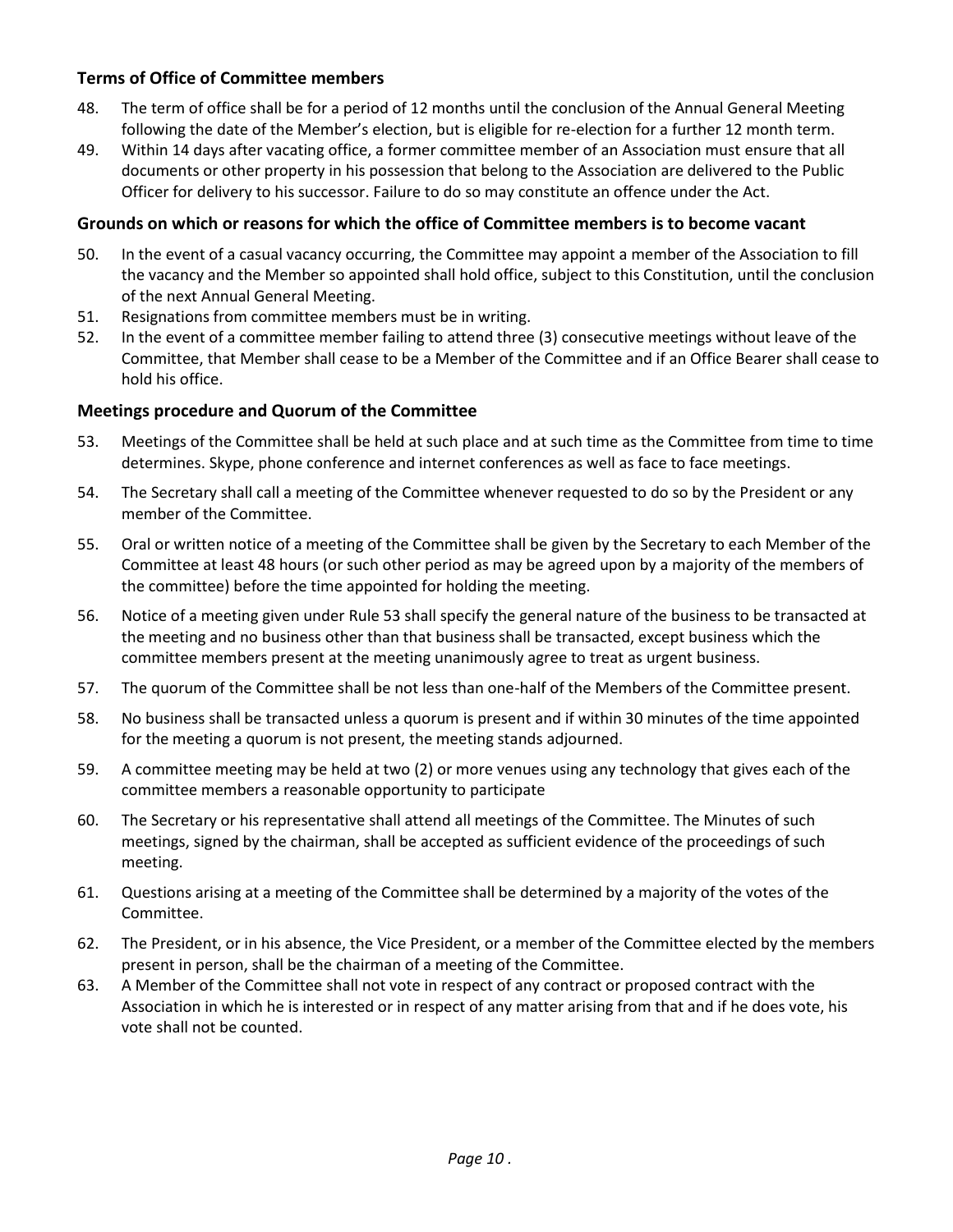- 64. All acts done by any meeting of the Committee or of a Sub-Committee thereof or of a Sub-Committee appointed by the Members or by any person acting as a Member of the Committee or of a Sub-Committee notwithstanding that it is afterwards discovered that there was some defect in the appointment of the Committee or of a Sub-Committee or any person acting as aforesaid, or that the Members of the Committee or any of them or of a Sub-Committee were disqualified shall be as valid as if any such person had been appointed and was qualified to be a Member of the Committee or of such Sub-Committee.
- 65. A Resolution in writing signed by all Members of the Committee for the time being entitled to receive notice of a meeting of the Committee shall be as valid and effectual as if it had been passed at a meeting of the Committee duly held and convened. Any such Resolution may consist of several documents in like form each signed by one or more Members of the Committee.

#### **Delegation by Committee to Sub-committee**

- 66. On the recommendation of the Committee or upon a motion of a Member, the Members in General Meeting may at any time and from time to time appoint a Sub-Committee from amongst the Members of the Committee or the Members for such purpose and with authority to exercise such powers and duties as the Committee in its discretion may recommend and the Members thereof shall hold office during the pleasure of the Members.
- 67. The Members as aforesaid may by resolution remove from Office a Member of a Sub-Committee and may in like manner appoint another eligible person in his stead.
- 68. The quorum for a Sub-Committee shall be such number thereof as shall be determined by the Members at the time of its election who may in like manner appoint a Chairman thereof provided that if a Chairman is not so appointed or is absent or unwilling to act, the Members of the Sub-Committee shall appoint one of their number to be Chairman.
- 69. Any such Sub-Committee may be empowered to exercise the powers and duties committed to it for a term extending beyond the term of office of the Committee recommending it, provided that such extended term is ratified by the Members in General meeting.
- 70. Subject to the consent of the Members any such Sub-Committee may co-opt additional Members to assist in its duties.
- 71. A function the exercise of which has been delegated to a sub-committee under this Rule may, while the delegation remains unrevoked, be exercised from time to time by the sub-committee in accordance with the terms of the delegation.
- 72. A delegation under this Rule may be made subject to such conditions or limitations as to the exercise of any function, or as to time or circumstances, as may be specified in the instrument of delegation.
- 73. Despite any delegation under this Rule, the committee may continue to exercise any function delegated.
- 74. Any act or thing done or suffered by a sub-committee acting in the exercise of a delegation under this Rule has the same force and effect as it would have if it had been done or suffered by the committee.
- 75. The committee may, by instrument in writing, revoke wholly or in part any delegation under this Rule.
- 76. A sub-committee may meet and adjourn as it thinks proper.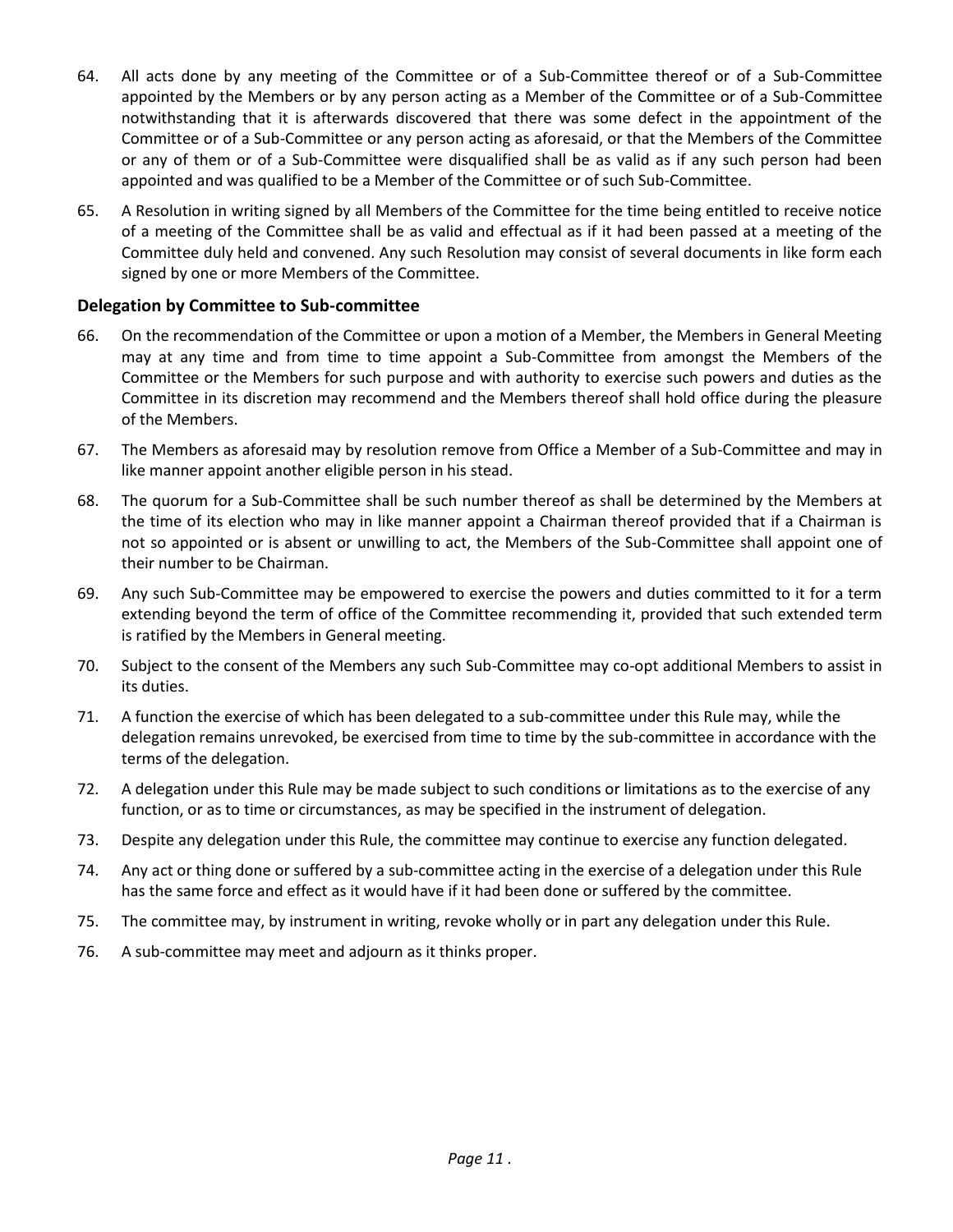#### **Voting and Decisions**

- 77. Questions arising at a meeting of the committee or of any sub-committee appointed by the committee are to be determined by a majority of the votes of members of the committee or sub-committee present at the meeting.
- 78. Each member present at a meeting of the committee or of any sub-committee appointed by the committee (including the person presiding at the meeting) is entitled to one vote but, in the event of an equality of votes on any question, the person presiding may exercise a second or casting vote.
- 79. Subject to Rule 58, the committee may act despite any vacancy on the committee.
- 80. Any act or thing done or suffered, or purporting to have been done or suffered, by the committee or by a sub-committee appointed by the committee, is valid and effectual despite any defect that may afterwards be discovered in the appointment or qualification of any member of the committee or sub-committee.

#### **Election of Officer Bearers and Committee**

- 81. The Office Bearers and the Members of the Committee shall be elected annually at the Annual General Meeting and shall take office at the close of the Annual General Meeting at which they are elected.
- 82. Nomination of Members proposed as Office Bearers or as Members of the Committee shall be made in writing to the Secretary at least 21 days before the date of the Annual General Meeting and shall be signed by at least one Member and the nominee.
- 83. Any member desirous of voting by mail shall register such desire with the Secretary at least twenty-one (21) days before the date of the Annual General Meeting. Such registration shall be accepted by the Secretary if in writing, signed by the member registering and if a stamped and addressed envelope to that member is enclosed with such notification. A member who has so registered shall be called a "Postal Voting Member".
- 84. A list of all such nominations shall be sent to each of the Postal Voting Members at least fourteen days prior to the holding of the Annual General Meeting. Such list shall contain in respect of a retiring Member of the Committee whose name appears thereon the number of such meetings held during the preceding year, and the number thereof, which he attended, whilst he was a Member of the Committee.
- 85. If insufficient nominations are received to fill all vacancies on the Committee, the candidates nominated shall be deemed elected and further nominations shall be received at the Annual General Meeting.
- 86. If insufficient further nominations are received any vacant positions remaining on the Committee, shall be deemed to be casual vacancies.
- 87. If the number of nominations received is equal to the number of vacancies to be filled, the persons nominated shall be deemed to be elected.
- 88. If the number of nominations received exceeds the number of vacancies to be filled, a ballot shall be held.
- 89. The ballot for the election of office-bearers and ordinary members of the Committee shall be conducted at the Annual General Meeting in such usual and proper manner as the Committee may direct.
- 90. If there be not a nomination for the Office of President or Vice-President, or if a Member nominated for such office declares at the Annual General Meeting verbally or in writing that he is unwilling to stand for that Office, or if the number of Members required for election as Members of the Committee are not nominated, the members may propose and second orally at the Annual General Meeting, sufficient Members to fill any such Office.
- 91. If there be more than the required number of Members nominated for the election to any office, an election by ballot shall take place, but if there be only the requisite number, the Chairman shall declare those nominated to be duly elected.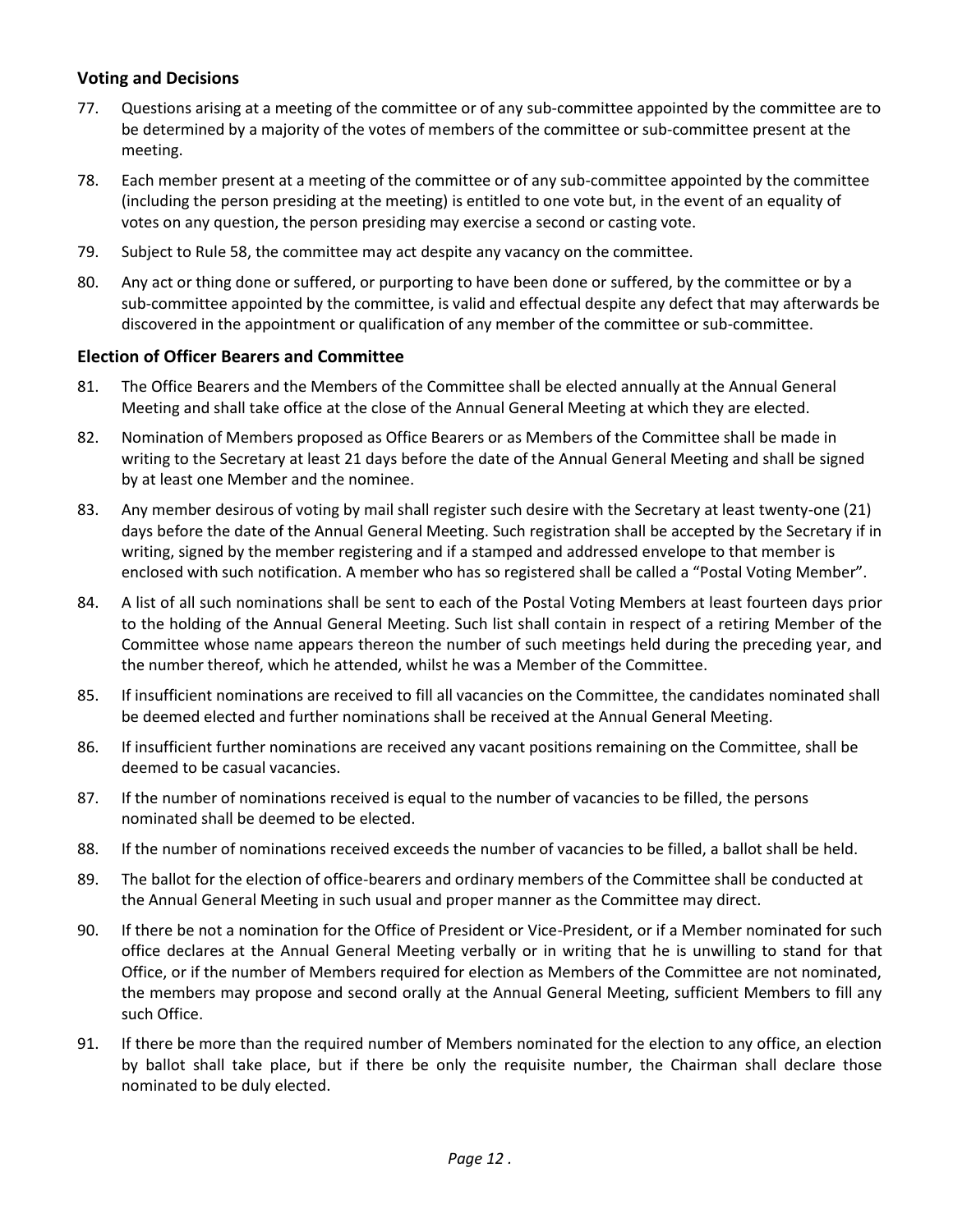- 92. If the election of the Office Bearers and Members of the Committee shall be by ballot, the list of nominations sent to Postal Voting Members as aforesaid shall constitute a voting paper for such Postal Voting Members and shall indicate by an asterisk and footnote those members eligible for re-election. The Secretary shall initial and number consecutively the top right hand corner of the ballot paper and keep a true record of the number of ballot papers issued.
- 93. For the purpose of the ballot, a Returning Officer and not less than two scrutineers shall be appointed by the Members at, and as the first business of, the Annual General Meeting. Upon the appointment of the Returning Officer and scrutineers, the Secretary shall hand to the Returning Officer a list of the members of the Association entitled to vote. If any ballot paper shall indicate that a member has purported to vote for a greater or lesser number of candidates than the number of vacancies that have to be filled, or if the ballot paper shall not have been endorsed and numbered by the Secretary as aforesaid, or the envelope containing the ballot paper has not been signed by the member purported to vote, such ballot paper shall be declared informal and the votes of that member shall not be counted.
- 94. A voting paper shall be prepared by the Secretary with the names of the candidates listed thereon in alphabetical order which shall be posted to each Postal Voting Member in the stamped and addressed envelope referred to in Rule 83 not later than fourteen days prior to the date of the Annual General Meeting. At the Annual General Meeting, the Secretary shall hand a voting paper to each other Member present.
- 95. (a) Each Postal Voting Member wishing to participate in the ballot shall strike out from the voting paper all names except the names of the candidates for whom he wishes to vote and shall insert the voting paper only and without any other matter in and endorse his name on the inside of the flap of the envelope forwarded by the Secretary for that purpose and return such envelope properly sealed so as to arrive at the Association's office not later than 5.00 p.m. (which shall be the time of the closing of the postal ballot) of the day appointed for the holding of the Annual General Meeting at which the result of the ballot is to be declared as hereinafter provided.
	- (b) Each other member wishing to participate in the ballot shall vote in the same manner and thereupon hand his voting paper to the Returning Officer.
- 96. Forthwith after the appointment of the Returning Officer and the scrutineers, the Returning Officer shall count or cause to be counted by the said scrutineers the votes as recorded on the voting papers so received at the Association's Office. Such votes shall be counted in the presence of the President or of one of the Vice-Presidents and of any person or persons standing for election who may attend.
- 97. The Returning Officer shall declare the result of the ballot immediately after the votes have been counted, and announce the number of votes polled by each candidate, and in the event of an equality of votes in favour of any candidate which could affect the election of a candidate, the Members at the Annual General Meeting shall elect one of such candidates to fill the vacancy for which he was nominated by a Resolution passed by a simple majority of Members present and voting thereon. The Returning Officer shall deliver all ballot papers so counted to the Secretary in a sealed envelope or wrapper who shall keep the same for a period of 90 days from the date of the Meeting.
- 98. If any question shall arise as to the validity or invalidity of a voting paper, or whether any particular Member has or has not been elected to any particular Office, a statement by the Returning Officer that the relevant voting paper is or is not valid or that a particular Member has or has not been elected to a particular Office shall be conclusive.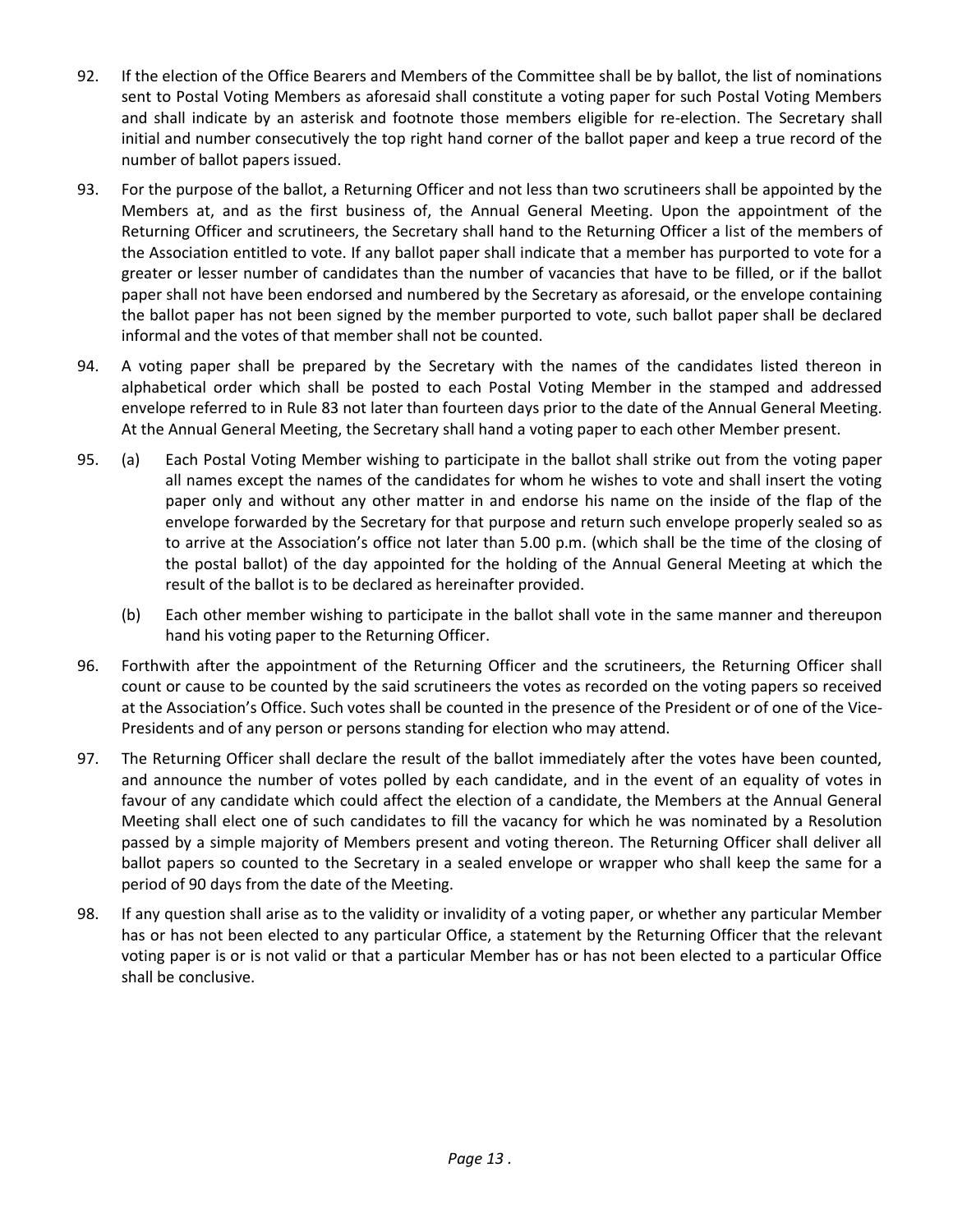#### **Removal of a Member of the Committee**

- 99. Members in a General Meeting may by resolution remove a Member of the Committee from the office of Member before the expiration of the Member's term of office and may by resolution appoint another person to hold office until the expiration of the term of office of the Member so removed.
- 100. Where a Member of the Committee to whom a proposed resolution referred to in Rule 99 relates makes representations in writing to the President, or the Vice President, if the resolution refers to the President (not exceeding reasonable length) and requests that the representations be notified to members of the Association, the President or Vice President may send a copy of the representations to each member of the Association or, if they are not sent, the member is entitled to require that the representations be read out at a meeting at which the resolution is considered.

#### **Duties of Secretary**

- 101. The Secretary of the Association shall exercise and perform all usual secretarial functions and in particular:
	- (a) must, as soon as practicable after being appointed as secretary, lodge notice with the Association of his or her address.
	- (b) It is the duty of the secretary to keep minutes of:
		- (i) all appointments of office-bearers and members of the committee, and
		- (ii) the names of members of the committee present at a committee meeting or a general meeting, and
		- (iii) all proceedings at committee meetings and general meetings.
	- (c) Minutes of proceedings at a meeting must be signed by the chairperson of the meeting or by the chairperson of the next succeeding meeting.
	- (d) Maintain the Register of Members
	- (e) Ensure that copies of all required documentation is provided to the Public Officer for official reporting under the Act
	- (f) a complete record of awards made at all exhibitions and shows conducted by the Association.
	- (g) a register of the persons who are appointed by the Members as Judges;

#### **Duties of Treasurer**

- 102. The Treasurer shall ensure that:
	- (a) all payments authorised by the Association are made; and
	- (b) correct books and accounts are kept showing the financial affairs of the Association, including full details of all receipts and expenditure connected with the activities of the Association.
	- (c) a true inventory of all property of the Association is kept.
	- (d) financial records are prepared according to Australian Accounting Standards.
	- (e) financial records are audited according to Australian Auditing Standards
	- (f) a summary in the approved form of the Association's financial affairs, financial statements, and auditor's report for the previous financial year is provided to the Public Officer for lodgement with the Director-General within one month following the Annual General Meeting.
	- (g) all money due to the Association is collected and received.
	- (h) funds of the Association are managed in accordance with Rules 162, 163, 164 and 165.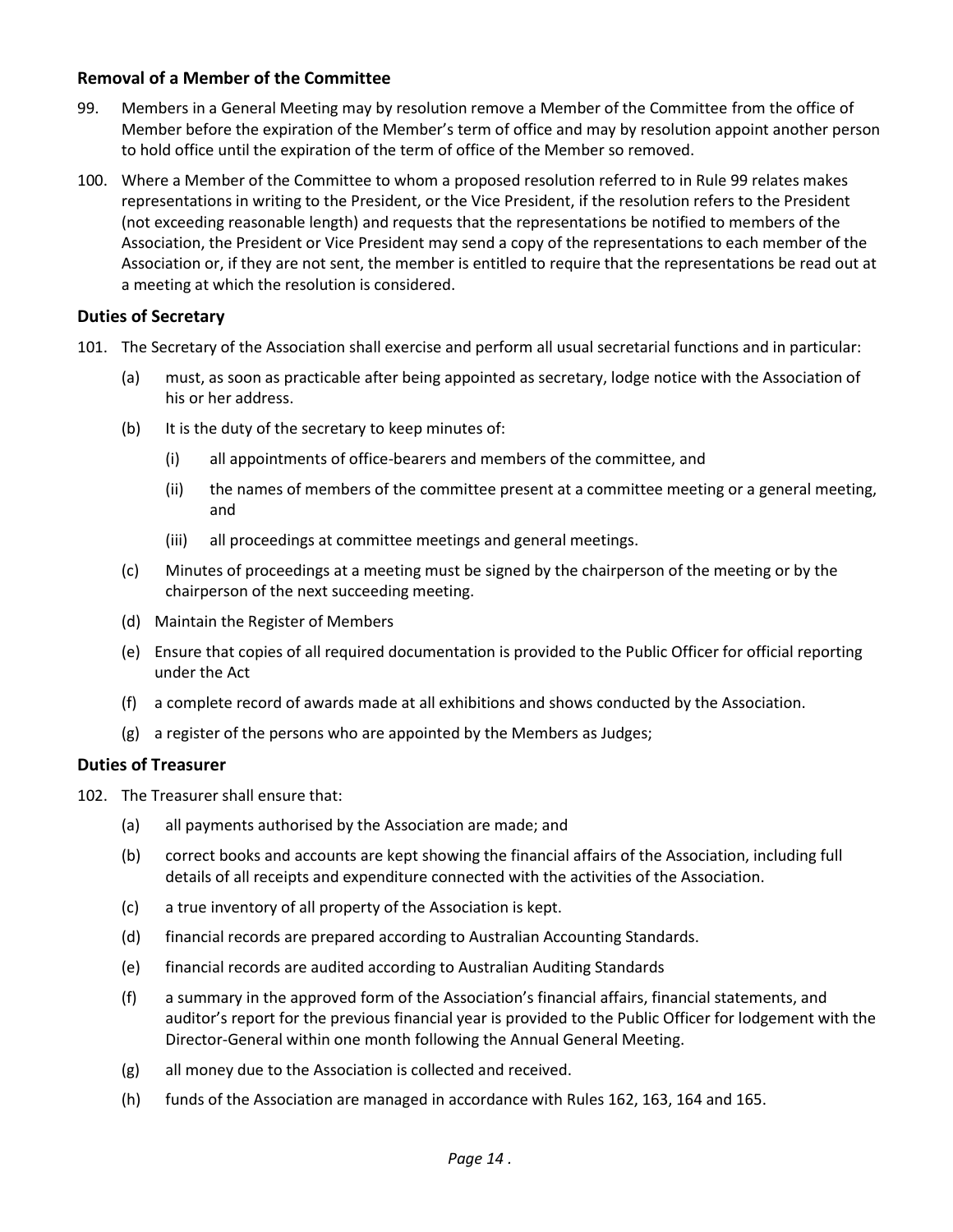#### **APPOINTMENT OF PUBLIC OFFICER**

- 103. The Association must appoint a Public Officer at each Annual General Meeting.
- 104. The Public Officer must be a person who is aged 18 years or more and is ordinarily resident in New South Wales.
- 105. The position of Public Officer may, but need not be, held by a Committee Member.
- 106. The Public Officer's acts are valid despite any defect in his appointment.
- 107. Within 28 days after taking office as the Association's Public Officer, that person must notify the Director General in the approved form of:
	- (a) person's full name and date of birth; and
	- (b) the person's address at which the person can generally be found; and
	- (c) the fact that the person has taken office as public officer of the Association.
- 108. If there is any change in the address of the Public Officer of the Association, the Public Officer must notify the Director-General in the approved form, of the new address, within 28 days after the change occurs.

#### **VACANCY OF PUBLIC OFFICER**

- 109. An [Association](http://www.austlii.edu.au/au/legis/nsw/consol_act/aia2009307/s4.html#association)'s [Public Officer](http://www.austlii.edu.au/cgi-bin/sinodisp/au/legis/nsw/consol_act/aia2009307/s4.html#public_officer) vacates office in the following circumstances:
	- (a) if he dies;
	- (b) if he resigns the office in writing addressed to the [Association](http://www.austlii.edu.au/au/legis/nsw/consol_act/aia2009307/s4.html#association)'s [Committee;](http://www.austlii.edu.au/au/legis/nsw/consol_act/aia2009307/s4.html#committee)
	- (c) if he is removed from office by resolution of a general meeting of the [Association;](http://www.austlii.edu.au/au/legis/nsw/consol_act/aia2009307/s4.html#association)
	- (d) if he becomes bankrupt, applies to take the benefit of any law for the relief of bankrupt or insolvent debtors, compounds with his creditors or makes an assignment of his remuneration for their benefit;
	- (e) if he becomes a mentally incapacitated person;
	- (f) if he ceases to ordinarily reside in New South Wales;
	- (g) in such other circumstances as the [Constitution](http://www.austlii.edu.au/au/legis/nsw/consol_act/aia2009307/s4.html#constitution) of the [Association](http://www.austlii.edu.au/au/legis/nsw/consol_act/aia2009307/s4.html#association) may provide.
- 110. Within 14 days after vacating office, a former [public officer](http://www.austlii.edu.au/cgi-bin/sinodisp/au/legis/nsw/consol_act/aia2009307/s4.html#public_officer) of the [Association](http://www.austlii.edu.au/au/legis/nsw/consol_act/aia2009307/s4.html#association) must ensure that all documents in his or her possession that belong to the [Association](http://www.austlii.edu.au/au/legis/nsw/consol_act/aia2009307/s4.html#association) are delivered to a [Committee member](http://www.austlii.edu.au/au/legis/nsw/consol_act/aia2009307/s4.html#committee_member) of the [Association.](http://www.austlii.edu.au/au/legis/nsw/consol_act/aia2009307/s4.html#association)
- 111. The [Association](http://www.austlii.edu.au/au/legis/nsw/consol_act/aia2009307/s4.html#association)'s [Committee](http://www.austlii.edu.au/au/legis/nsw/consol_act/aia2009307/s4.html#committee) must fill any vacancy in the office of [Public Officer](http://www.austlii.edu.au/cgi-bin/sinodisp/au/legis/nsw/consol_act/aia2009307/s4.html#public_officer) within 28 days after the vacancy arises.

#### **REGISTER OF COMMITTEE MEMBERS**

- 112. An Association must keep a register of committee members in accordance with this section.
- 113. The register must contain the following particulars in relation to each committee member:
	- (a) the committee member's name, date of birth and residential address,
	- (b) the date on which the committee member takes office,
	- (c) the date on which the committee member vacates office,
	- (d) such other particulars as may be prescribed by the regulations.
- 114. The register must be kept in New South Wales:
	- (a) at the main premises of the Association, or
	- (b) if the Association has no premises, at the Association's official address.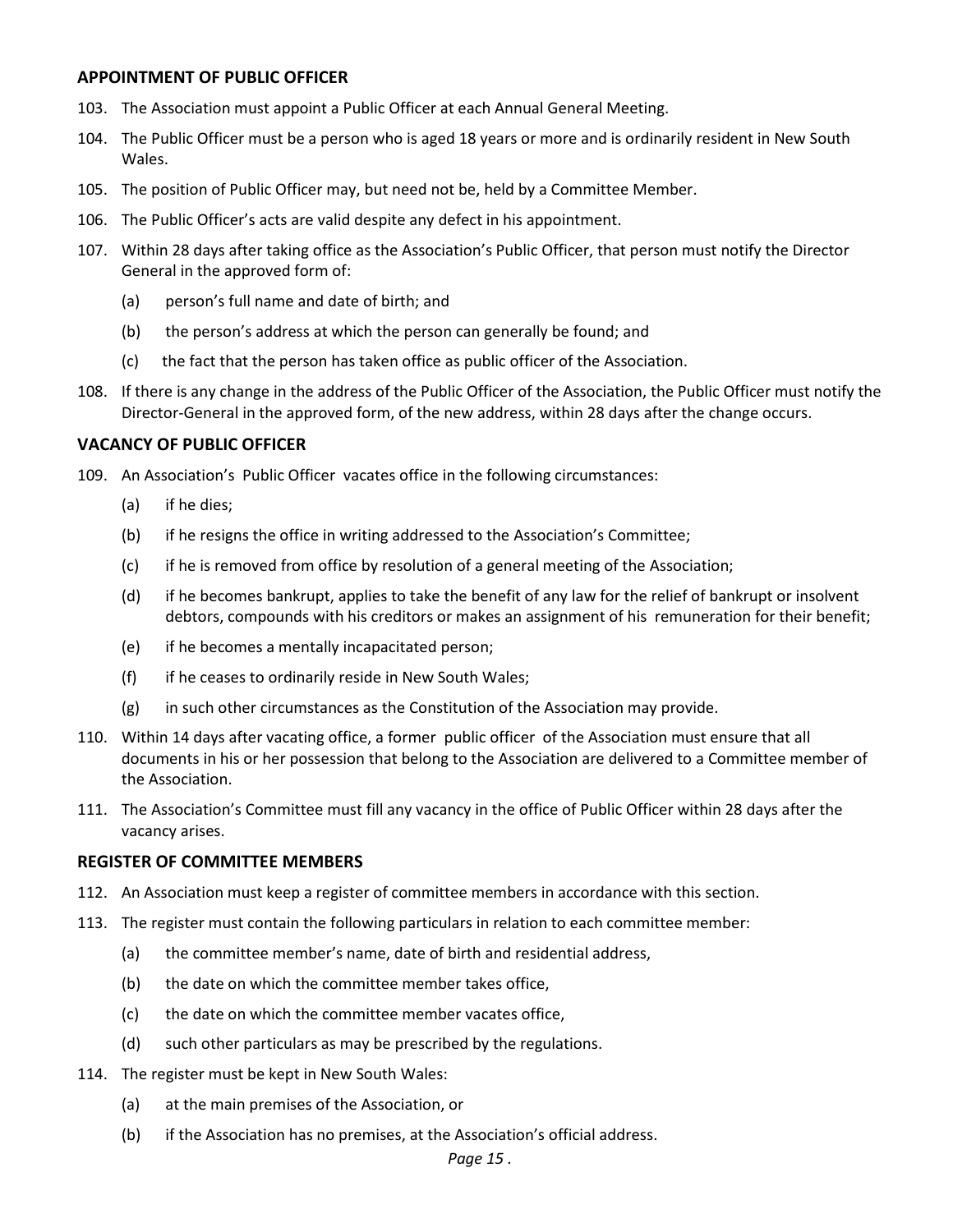- 115. Any change in the committee's membership must be recorded in the register within one month after the change occurs.
- 116. The register must, at all reasonable hours, be kept available for inspection, free of charge, by any person.

#### **MEETINGS**

#### **Annual General Meetings - holding of**

- 117. The Association must hold its first annual general meeting within 18 months after its registration under the Act.
- 118. The Association must hold its annual general meetings:
	- (a) within 3 months after the close of the Association's financial year, or
	- (b) within such later time as may be allowed by the Director-General or prescribed by the Regulation.

#### **Annual General Meetings - calling of and business at**

- 119. The annual general meeting of the Association is, subject to the Act and to Rule 118, to be convened on such date and at such place and time as the committee thinks fit.
- 120. In addition to any other business which may be transacted at an annual general meeting, the business of an annual general meeting is to include the following:
	- (a) to confirm the minutes of the last preceding annual general meeting and of any special general meeting held since that meeting,
	- (b) to receive from the committee reports on the activities of the Association during the last preceding financial year,
	- (c) to elect office-bearers of the Association and ordinary committee members,
	- (d) to receive and consider any financial statement or report required to be submitted to members under the Act.
	- (e) to appoint an Auditor;
	- (f) to transact any other business written notice of which shall have been given to the Members at least seven days prior to the date of such meeting.
- 121. An annual general meeting must be specified as such in the notice convening it.

#### **Special General Meetings - calling of**

- 122. A special General Meeting shall be convened by the Secretary at the direction of the President or of the Committee or on the written request of five Members.
- 123. The committee must, on the requisition in writing of at least 10 per cent of the total number of members, convene a special general meeting of the Association.
- 124. A requisition of members for a special general meeting:
	- (a) must state the purpose or purposes of the meeting, and
	- (b) must be signed by the members making the requisition, and
	- (c) must be lodged with the secretary, and
	- (d) may consist of several documents in a similar form, each signed by one or more of the members making the requisition.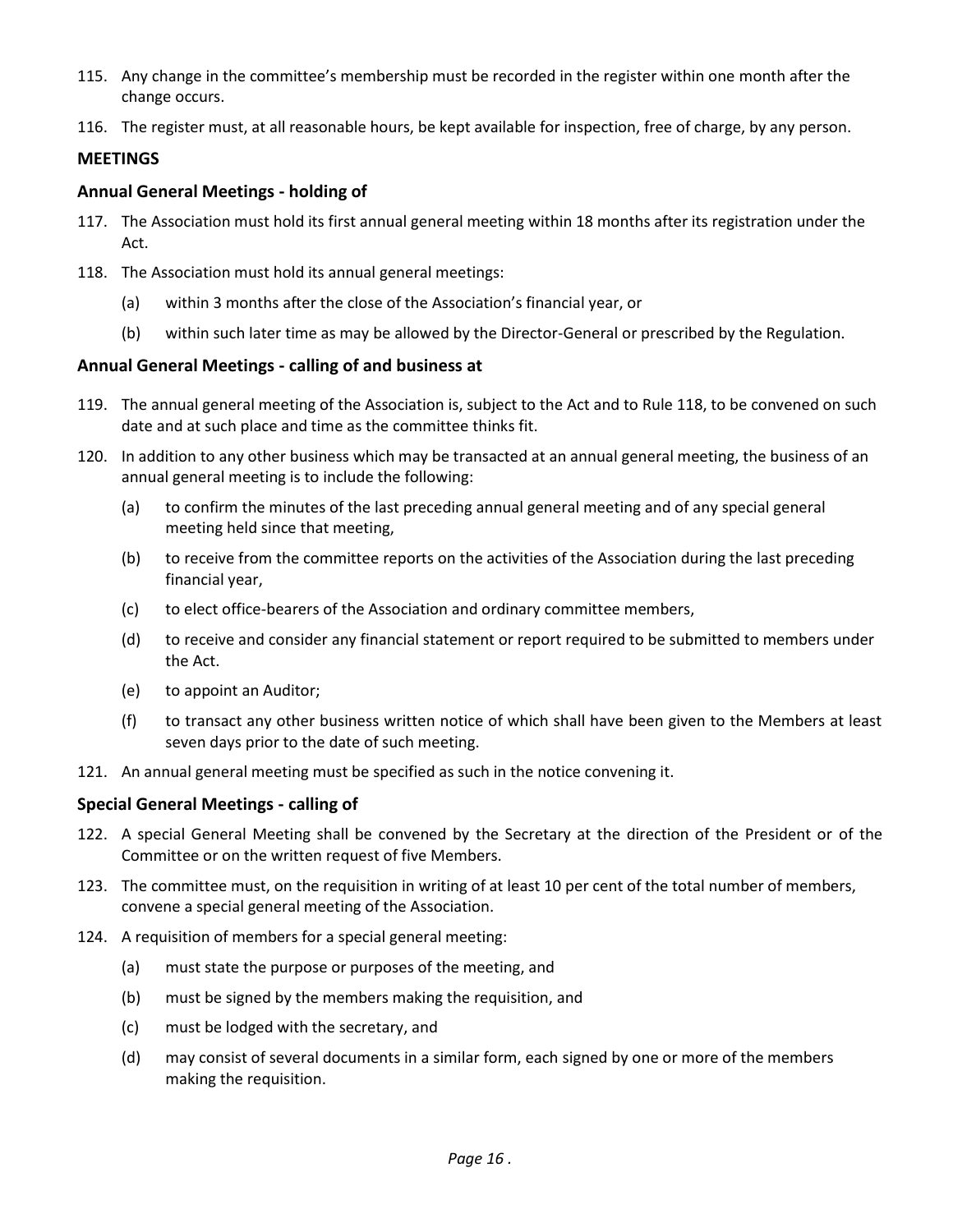- 125. If the committee fails to convene a special general meeting to be held within 1 month after that date on which a requisition of members for the meeting is lodged with the secretary, any one or more of the members who made the requisition may convene a special general meeting to be held not later than 3 months after that date.
- 126. A special general meeting convened by a member or members as referred to in Rule 125 must be convened as nearly as is practicable in the same manner as general meetings are convened by the committee.

#### **General Meeting of Members**

- 127. An ordinary General Meeting of the Association shall be held upon such day and at such time and at such place as the Members at their preceding meeting shall determine or if not so determined as shall be convened pursuant to the Constitution.
- 128. The business of an ordinary General Meeting shall be:
	- (a) to note apologies for non-attendance;
	- (b) to confirm the Minutes of the preceding ordinary General Meeting;
	- (c) to transact business arising out of such Minutes;
	- (d) to receive the reports of the Committee, the Secretary and the Treasurer and any other such reports as may be required to be given;
	- (e) to receive the reports of Sub-Committees;
	- (f) to elect new Members;
	- (g) to consider and deal with business deferred from the previous meeting;
	- (h) to consider and deal with motions of which due notice has been given;
	- (i) to consider and deal with correspondence received since the previous General Meeting;
	- (j) to receive notices of motions;
	- (k) to consider and deal with motions of which notice has not been given;
	- (l) to hear through the Chairman's answers to questions from Members and where appropriate, to deal with the subject matter thereof;

#### **Notice**

- 129. Except if the nature of the business proposed to be dealt with at a general meeting requires a special resolution of the Association, the secretary must, at least 14 days before the date fixed for the holding of the general meeting, give a notice to each member specifying the place, date and time of the meeting and the nature of the business proposed to be transacted at the meeting. The signature to any such notice may be written, stamped, impressed, typed or printed. Every such Meeting shall commence not later than 8.00 p.m.
- 130. If the nature of the business proposed to be dealt with at a general meeting requires a special resolution of the Association, the secretary must, at least 21 days before the date fixed for the holding of the general meeting, cause notice to be given to each member specifying, in addition to the matter required under Rule 129, the intention to propose the resolution as a special resolution.
- 131. No business other than that specified in the notice convening a general meeting is to be transacted at the meeting except, in the case of an annual general meeting, business which may be transacted under Rule 120.
- 132. A member desiring to bring any business before a general meeting may give notice in writing of that business to the secretary who must include that business in the next notice calling a general meeting given after receipt of the notice from the member.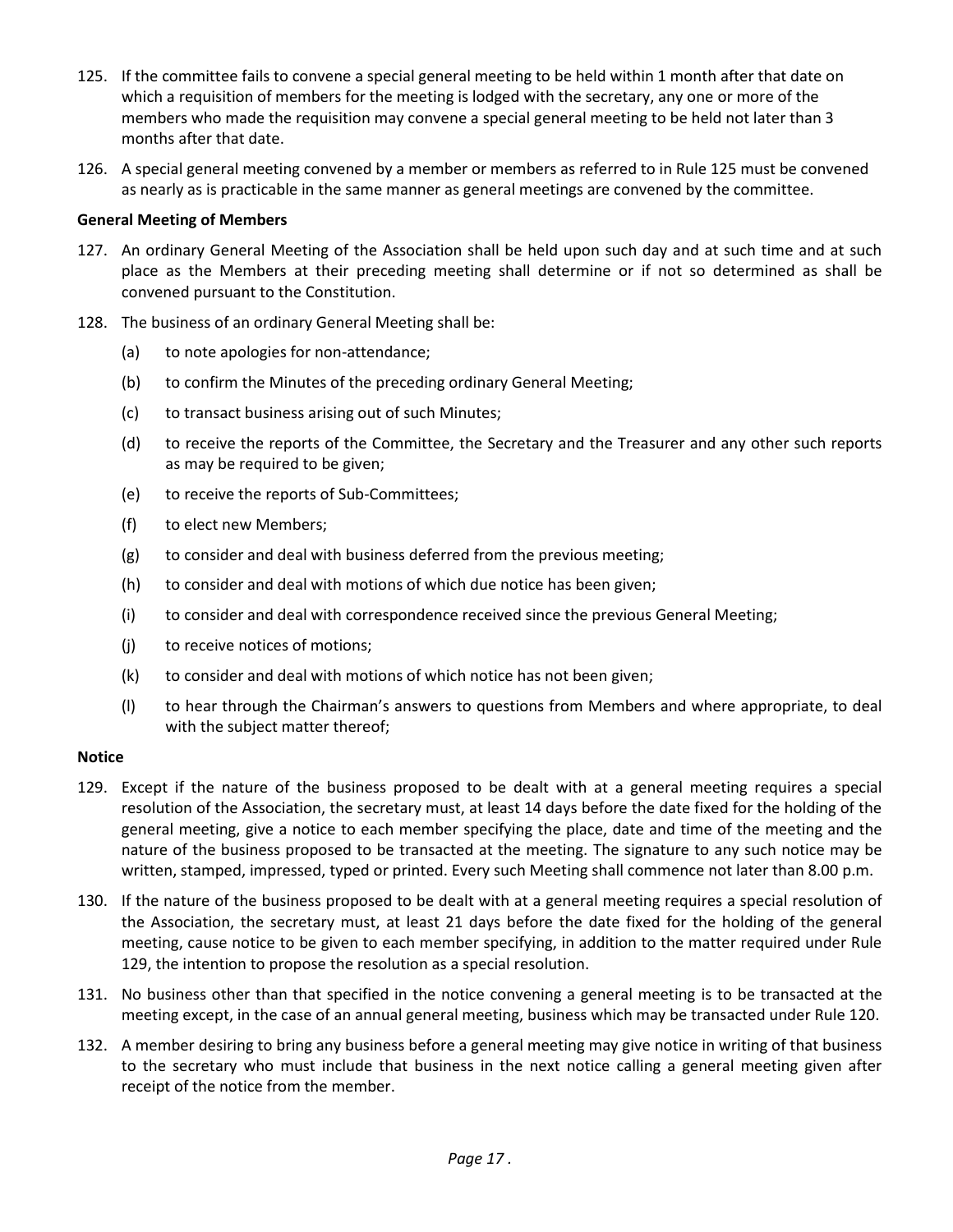- 133. Notice of a General Meeting shall be deemed to have been given to each Member if it is published in the Association's Newsletter or Journal provided that such publication is made and despatched to the Members at least 14 days prior to such meeting. Provided that with the sanction of a General Meeting one notice containing the particulars required by Rule 129 in respect of each General Meeting to be held during the Financial Year may be sent within the time aforesaid to the Members in the month of July each year or at such other time of the Financial Year in respect of future General Meetings in that year as a General Meeting may direct. Provided further that a copy of a notice of a motion received in writing from a Member shall be sent by the Secretary to each Member within the time aforesaid of the General Meeting at which the same is to be dealt with. A notice sent to one of a Dual Membership shall be deemed for all purposes to have been notice given to each of such Members.
- 134. The accidental omission to give notice to a Member or if a Member shall fail to receive a notice sent as aforesaid, shall not invalidate a General Meeting.
- 135. A notice sent by post shall be deemed to have been served on the day following that on which the letter, envelope or wrapper containing the same is posted. In proving such service, a certificate signed by the Secretary that the letter, envelope or wrapper was properly addressed, postage prepaid and put into the Post Office or a receptacle provided by Australia Post for the purpose of posting letters, shall be conclusive evidence thereof.

#### **Quorum for General Meetings**

- 136. No item of business is to be transacted at a general meeting unless a quorum of members entitled under this constitution to vote is present during the time the meeting is considering that item.
- 137. Five members present (being members entitled under this constitution to vote at a general meeting) constitute a quorum for the transaction of the business of a general meeting.
- 138. If within half an hour after the appointed time for the commencement of a general meeting a quorum is not present, the meeting:
	- (a) if convened on the requisition of members, is to be dissolved, and
	- (b) in any other case, is to stand adjourned to the same day in the following week at the same time and (unless another place is specified at the time of the adjournment by the person presiding at the meeting or communicated by written notice to members given before the day to which the meeting is adjourned) at the same place.
- 139. If at the adjourned meeting a quorum is not present within half an hour after the time appointed for the commencement of the meeting, the members present (being at least 3) are to constitute a quorum.

#### **Presiding Member**

- 140. The president or, in the president's absence, the vice-president, is to preside as chairperson at each general meeting of the Association.
- 141. If the president and the vice-president are absent or unwilling to act, the members present must elect one of their number to preside as chairperson at the meeting.

#### **Adjournment**

- 142. The chairperson of a general meeting at which a quorum is present may, with the consent of the majority of members present at the meeting, adjourn the meeting from time to time and place to place, but no business is to be transacted at an adjourned meeting other than the business left unfinished at the meeting at which the adjournment took place.
- 143. If a general meeting is adjourned for 14 days or more, the secretary must give written or oral notice of the adjourned meeting to each member of the Association stating the place, date and time of the meeting and the nature of the business to be transacted at the meeting.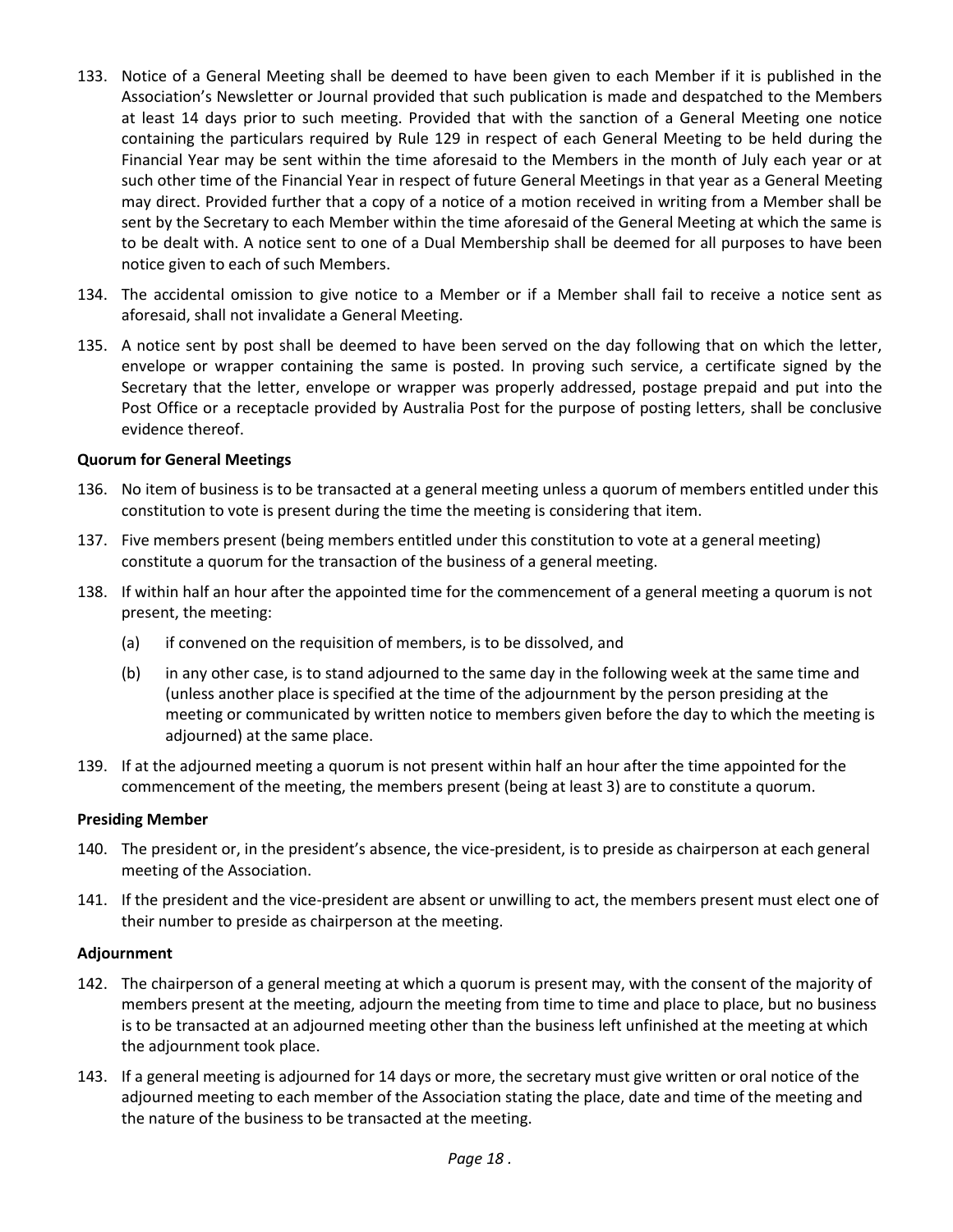- 144. Except as provided in Rules 142 and 143, notice of an adjournment of a general meeting or of the business to be transacted at an adjourned meeting is not required to be given.
- 145. If at a General Meeting or at a Committee or Sub-Committee meeting a quorum shall not be present after the lapse of fifteen minutes from the appointed time thereof, the Meeting shall thereupon lapse.
- 146. A General Meeting of Members or a meeting of Members of a Committee or of a Sub-Committee shall have the power to adjourn its proceedings from time to time for any period not exceeding at any one time, one month.

#### **Making of Decisions**

- 147. A question arising at a general meeting of the Association is to be determined by either:
	- (a) a show of hands, or
	- (b) if on the motion of the chairperson or if 5 or more members present at the meeting decide that the question should be determined by a written ballot—a written ballot.
- 148. If the question is to be determined by a show of hands, a declaration by the chairperson that a resolution has, on a show of hands, been carried or carried unanimously or carried by a particular majority or lost, or an entry to that effect in the minute book of the Association, is evidence of the fact without proof of the number or proportion of the votes recorded in favour of or against that resolution.
- 149. If the question is to be determined by a written ballot, the ballot is to be conducted in accordance with the directions of the chairperson.

#### **Voting**

- 150. On any question arising at a general meeting of the Association a member has one vote only.
- 151. In the case of an equality of votes on a question at a general meeting, the chairperson of the meeting is entitled to exercise a second or casting vote.
- 152. A member is not entitled to vote at any general meeting of the Association unless all money due and payable by the member to the Association has been paid.
- 153. A member is not entitled to vote at any general meeting of the Association if the member is under 18 years of age.
- 154. At meetings of Members or of the Committee or of a Sub-Committee the mode of voting shall in the first instance be by a show of hands, or if required by any Member by an actual division or by ballot and the Chairman shall have an ordinary and in the case of equality also a casting vote and all questions shall be decided by the majority of votes of the Members voting in person at any such meeting provided that on a resolution relating to the election of the Office Bearers or of the Members of the Committee or relating to the expulsion of Members, the foregoing shall not apply and in lieu thereof votes shall be taken in accordance with the relevant Rules of the Constitution (see Rule 15 and 176).

#### **Proxy Votes not permitted**

155. Proxy voting must not be undertaken at or in respect of a general meeting.

*Note: Schedule 1 of the Act provides that an Association's constitution is to address whether members of an incorporated Association are entitled to vote by proxy at general meetings.*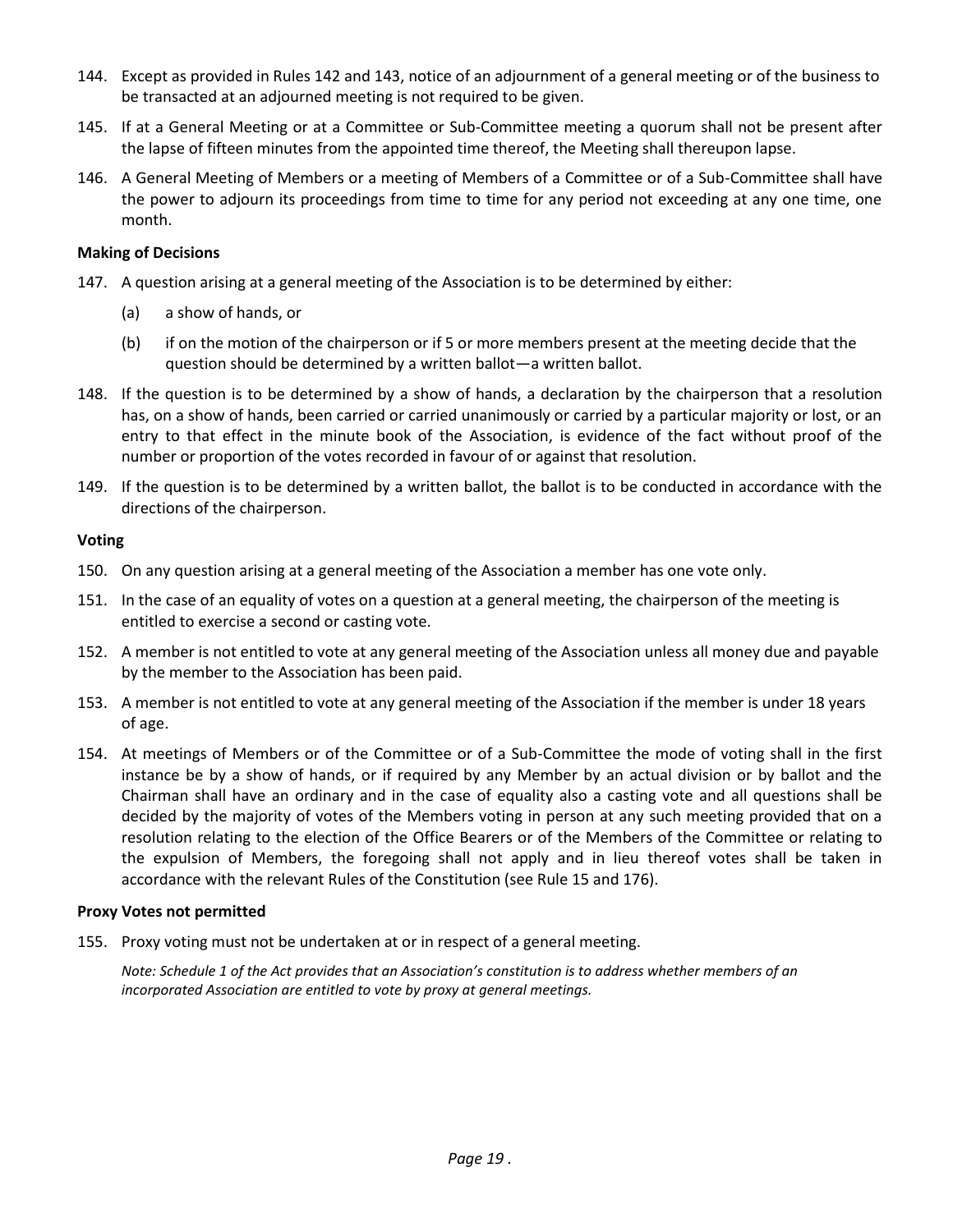#### **PROCEDURE AT MEETINGS**

- 156. The Chairman of a General Meeting or of the Committee or of a Sub-Committee:
	- (a) shall conduct the meeting in accordance with the Rules governing any such meeting and with the law and accepted practice relating thereof;
	- (b) shall make himself familiar with such Rules and the law and accepted practice relating thereof;
	- (c) shall be bound by the Rules and Regulations made pursuant thereto and shall ensure that the meeting at all times conforms thereto and shall administer the same fairly and impartially;
	- (d) shall at all times endeavour to be concise in his statements to the meeting and be fair when summing up points at issue or as have been or are the subject of debate and to speak clearly so as to be heard by the Members;
	- (e) provided that a quorum is then present or if not, then as soon as a quorum is present within the allowed time, shall declare the meeting open at the hour appointed;
	- (f) if a quorum is not present as aforesaid, or if during the meeting there shall cease to be a quorum, shall adjourn the meeting or declare that it has lapsed as may be required by the Rules or Regulations;
	- (g) shall introduce the items of business in the order set out in the notice convening the meeting or as prescribed by the Rules and shall not change such order without the approval of a resolution of the Members present pursuant to a motion specifying the change required in such order;
	- (h) shall close the meeting promptly at the completion of the business to be transacted thereat, or unless the Members shall otherwise determine, at the time appointed;
	- (i) shall not be entitled to take the Chair upon his late arrival at a meeting if some other person has been elected Chairman, due to his absence unless such Chairman as an act of courtesy, resigns from such position;
	- (j) shall not be required to accept a motion of no confidence in the Chair or that the Chairman leave the Chair provided that, except when the President is in the Chair, a Member may move that a Member who shall be named and who shall consent thereto take the Chair for the meeting, and if carried, the Chairman shall forthwith vacate the Chair and such Member shall become the Chairman for the remainder of the meeting; a Member may propose or second himself as Chairman and may vote for himself;
	- (k) shall call upon a Member by his name to speak and shall alone determine the order of speakers;
	- (l) shall not permit discussion of any subject matter unless there is a motion thereon before the meeting and shall forthwith terminate all irrelevant discussion;
	- (m) shall ensure that the decision of the meeting is properly ascertained in respect of any question before it and subject to the Rules shall give to the Members sufficient opportunity to express their opposing views;
	- (n) shall determine whether a motion or an amendment thereof falls within the terms of the notice of the meeting or of a written Notice of Motion, and shall not rule out of order a Motion which is within the competence of the meeting when all the conditions incidental to the submission of the matter to the meeting have been observed;
	- (o) if a poll is demanded may determine the time and manner of taking it and if it is not possible to take such poll during the course of the meeting, may adjourn the meeting for such purpose and may order a poll to be taken although the meeting desires voting by a show of hands;
	- (p) shall enter or cause to be entered in the Minute Book the result of a poll and such entry shall be prima facie evidence of the result thereof;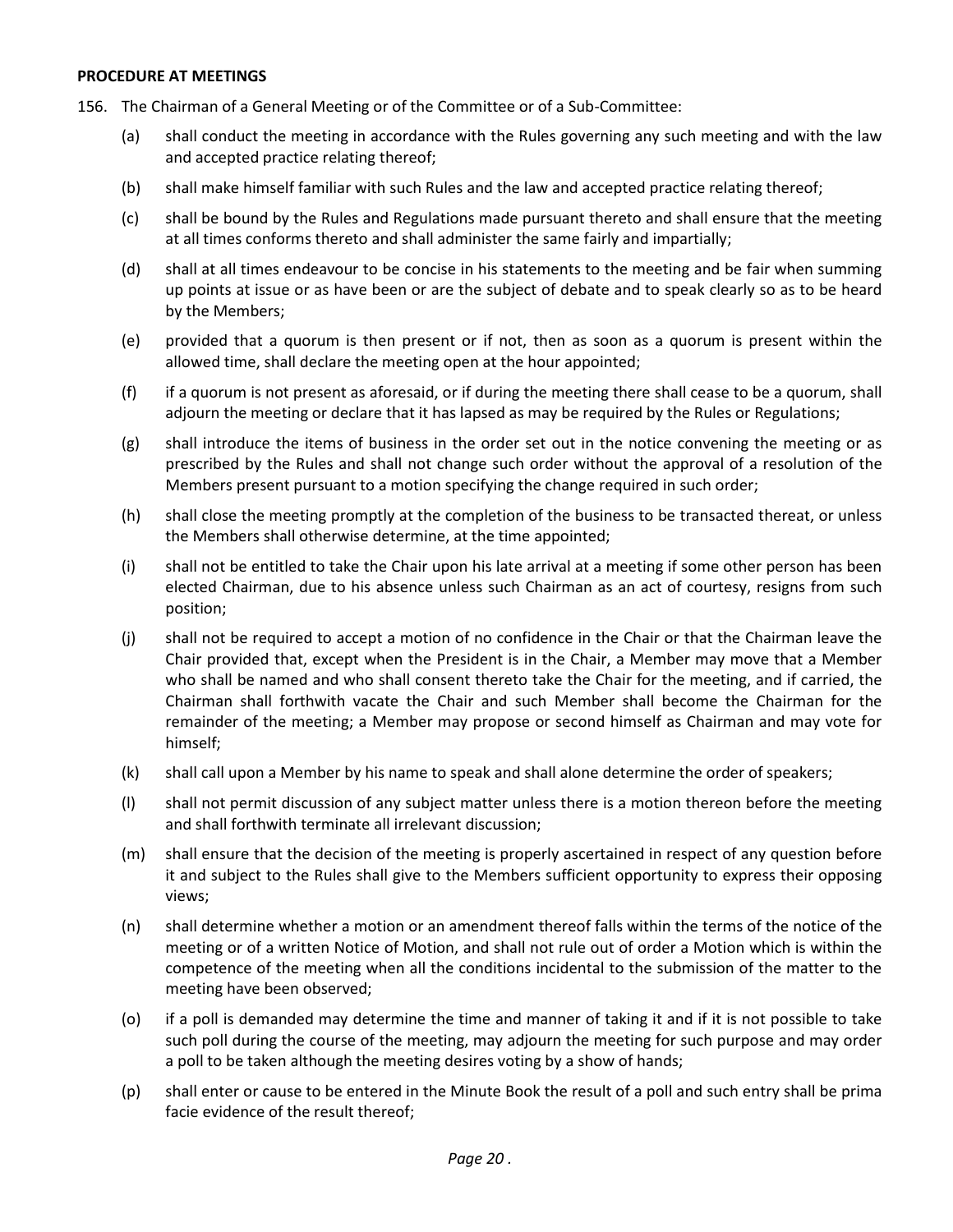- (q) where the voting is by show of hands, may require another vote although he has previously declared the result.
- 157. A Member present at a meeting:
	- (a) shall not address a meeting without first being called upon so to do by the Chairman;
	- (b) desirous of moving a motion or an amendment to a motion or of taking part in discussion shall rise and when called upon to speak shall address the meeting through the Chairman;
	- (c) proposing a motion or an amendment to a motion, shall state its nature before so addressing the meeting;
	- (d) shall resume his seat immediately upon the conclusion of his remarks or if the Chairman rises or proceeds to speak or when called upon by the Chairman so to do;
	- (e) shall not discuss or challenge a decision of the Chairman on a point of order and shall not move a motion of disagreement with, or which would have the effect of altering any such decision;
	- (f) shall not interrupt a speaker unless moving a motion on a point of order whereupon the speaker shall resume his seat whilst the Member so moving is heard and the point of order determined whereupon if the decision is in his favour, the speaker may proceed with his subject;
	- (g) may at any time rise and address the Chairman on a point of order, but shall at once state so and confine his remarks to the point of order raised; a point of order shall be taken immediately it is raised;
	- (h) shall not speak more than once on a motion, except the mover thereof.
	- (i) Motions shall be moved in the order in which the notices thereof have been received and shall not be proceeded with in the absence of the Member giving such notice unless he has authorised some other Member to move it on his behalf.
	- (j) A motion may be moved or seconded by the Chairman or by a Member.
	- (k) Upon a motion being moved and seconded, the Chairman shall allow debate thereon as prescribed by the Rules and at the close of such debate shall put the motion to the meeting.
	- (l) Shall become a resolution of the meeting and recorded accordingly.
	- (m) The mover or seconder of a motion may not move or second an amendment to it, but shall be entitled to speak upon any amendment and to vote in favour of it.
	- (n) When notice of a motion has been given in writing, an amendment thereto shall not be moved unless notice of such amendment has been given in writing. Provided that the meeting by a resolution passed by a simple majority of the Members voting in person thereat may consent to a motion of amendment moved verbally at the meeting.
	- (o) A motion for amendment shall not be accepted by the Chairman which is or tends to be or would have the effect of being a negative of the motion intended to be amended.
	- (p) A second or subsequent motion of amendment to an original motion shall not be moved until the previous motion of amendment has been dealt with by the meeting.
	- (q) If a motion or subsequent motions for amendment shall be carried, the original motion as amended shall then be debated and thereafter put to the vote of the Members.
	- (r) The mover of a motion of amendment shall not have the right to reply after the debate thereon.
	- (s) A motion for amendment shall be put to the meeting before the original motion is put.
	- (t) Motions for amendment shall be taken in the order in which they affect the terms of the original motion, and an amendment shall not be allowed in respect of those parts of the original motion which have already been carried.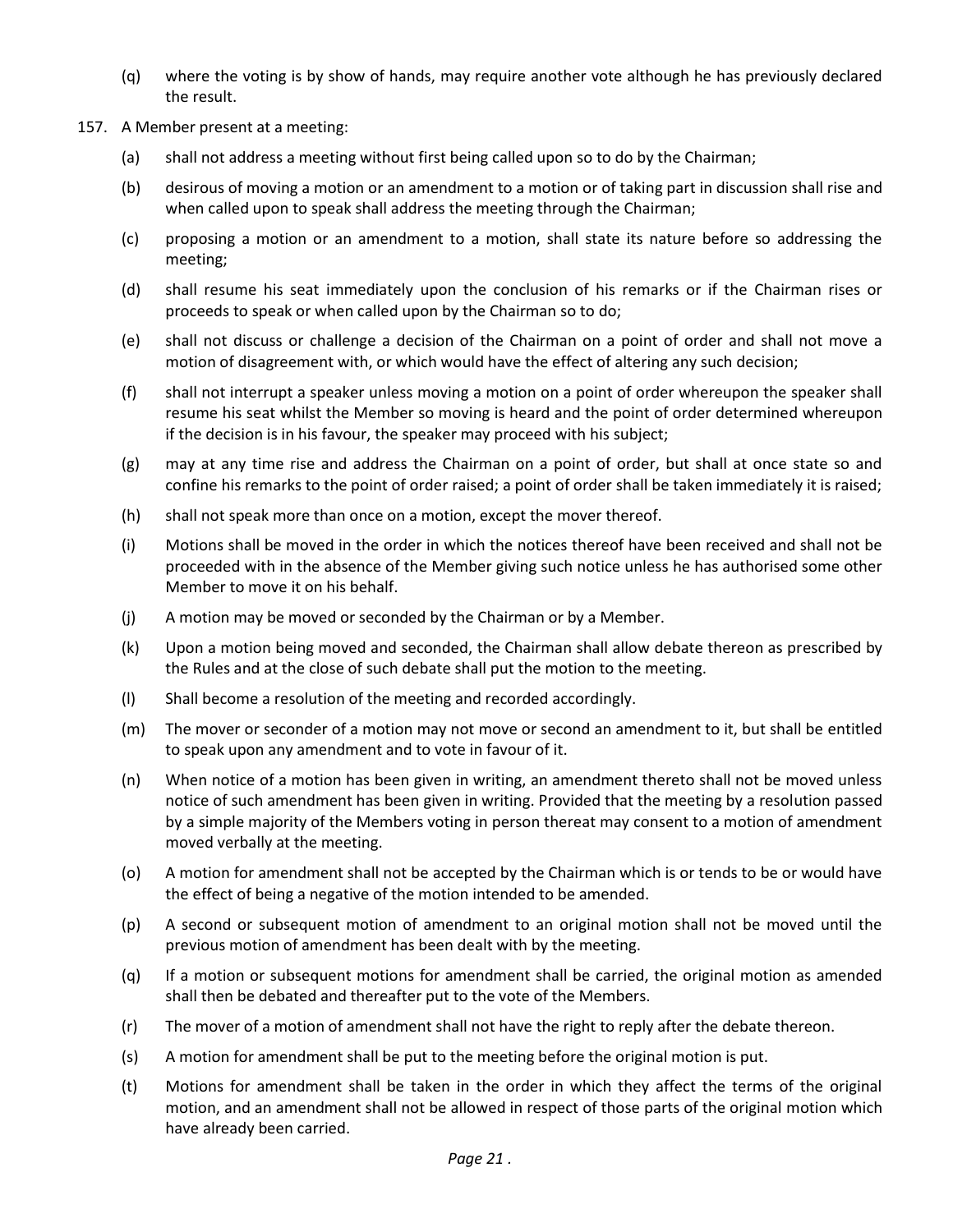- (u) Except when another Member is speaking, a Member who has not moved or seconded or spoken on a motion then before the meeting or on a proposed amendment thereto, may move at any time that the meeting proceed to the next business and such motion shall not be amended but shall be immediately put to the vote without speech or discussion. If carried the matter then before the meeting shall be disposed of for that meeting and the meeting shall proceed to the next business. If not carried, the meeting shall deal with the original motion provided that a Member as aforesaid may again move a similar motion. The business so shelved may be brought up again at another meeting on due notice being given in accordance with the Rules.
- 158. Subject always to the Constitution, Members In General Meeting by resolution passed by a simple majority and voting in person may make regulations and may from time to time amend such Rules by variation, deletion or addition as they shall think fit in respect of:
	- (a) nominations of Members;
	- (b) the conducting of ballots;
	- (c) the holding and conducting of Shows and exhibitions by the Association;
	- (d) the granting of awards and prizes at such Shows or exhibitions;
	- (e) the manner and procedure dealing with protests and objections made at Shows or exhibitions;
	- (f) Meetings of Members and of Committees;
	- (g) the publication of a Newsletter or Journal.
- 159. The Rules shall be read and construed subject to the provisions for the time being of the Constitution and of the Rules of the DOGS NSW.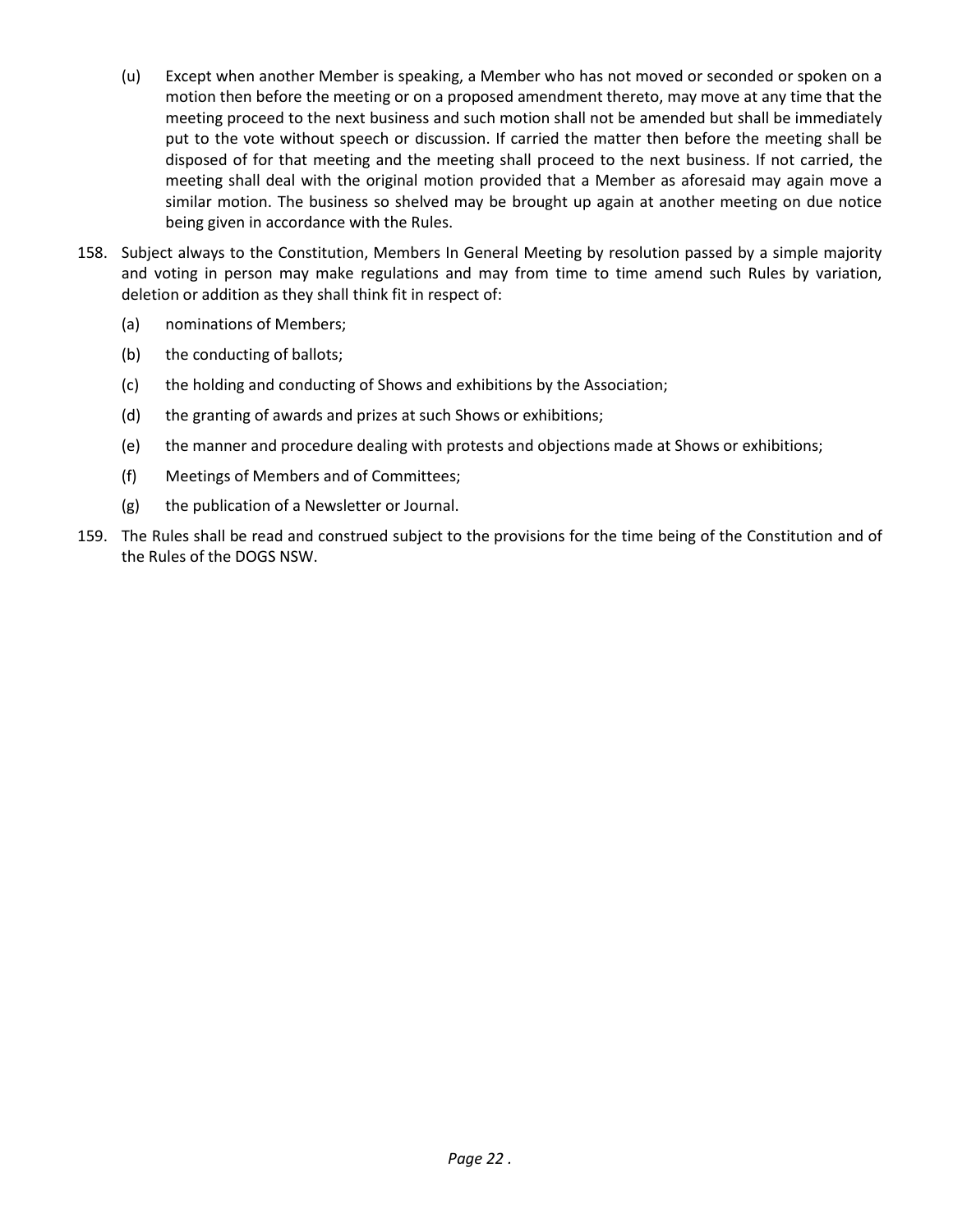#### **MISCELLANEOUS**

#### **Insurance**

160. The Association may effect and maintain insurance.

#### **Funds - Source**

- 161. The funds of the Association are to be derived from entrance fees and annual subscriptions of members, donations and, subject to any resolution passed by the Association in general meeting, such other sources as the committee determines.
- 162. All money received by the Association must be deposited as soon as practicable and without deduction to the credit of the Association's bank or other authorised deposit-taking institution account.
- 163. The Association must, as soon as practicable after receiving any money, issue an appropriate receipt.

#### **Funds - Management**

- 164. Subject to any resolution passed by the Association in general meeting, the funds of the Association are to be used in pursuance of the objects of the Association in such manner as the committee determines.
- 165. All cheques, drafts, bills of exchange, promissory notes and other negotiable instruments must be signed by any 2 members of the committee or employees of the Association, being members or employees authorised to do so by the committee.

#### **Show Secretary**

166. The Members may appoint a Show Secretary and his duties shall be determined by the Members in General Meeting. Provided that the Show Secretary shall keep in lieu of the Secretary the Register and records requested to be kept pursuant to Rules 101 (f) and (g) respectively.

#### **Publicity Officer**

167. The Members may appoint a Publicity Officer who shall adopt the editorial policy of DOGS NSW and his duties shall be determined by the Members in General Meeting.

#### **Audit and Auditor**

- 168. The Members at the Annual General Meeting shall appoint each year a duly qualified Auditor to be the Auditor of the Association and a person so appointed shall hold that office until the next Annual General Meeting. A casual vacancy occurring in the position of Auditor shall be filled by the Committee.
- 169. Notice of the nomination of any person other than a Retiring Auditor for appointment as Auditor shall be given to the Members not less than fourteen days before the Annual General Meeting at which the appointment of Auditor is to be made.
- 170. A person shall not be appointed or act as Auditor of the Association:
	- (a) if he is not a registered Auditor as defined by the Companies Act, 1961, of the State of New South Wales;
	- (b) if he is an Office Bearer or a Member of the Committee or an employee of the Association.

#### **Patron**

171. The Members at the Annual General Meeting may elect until otherwise determined by them not more than 3 (three) persons to be Patrons of the Association who shall hold that Office until the close of the next succeeding Annual General Meeting. A Patron shall be entitled to attend a General Meeting of the Association and by invitation of the President to address the Members thereat, but unless he is a Member he shall not be entitled to enter into debate on any matter before the meeting or vote thereat.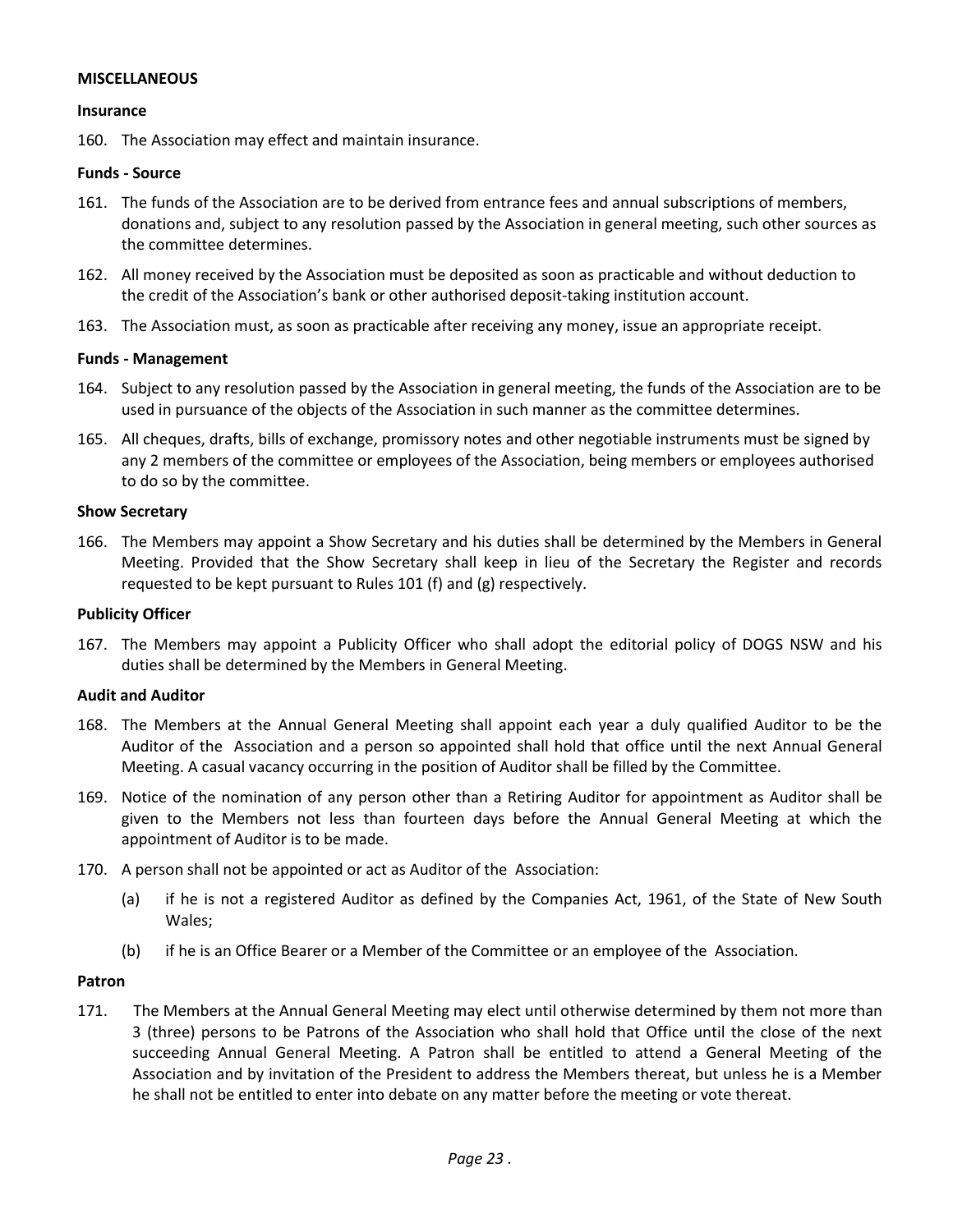#### **Association Journal**

172. The Members in General Meeting by a resolution passed by a simple majority of those voting in person thereat may authorise the publication of an Association Journal under such name and subject to such terms and conditions and containing such subject matters as the Members may determine as aforesaid from time to time.

#### **Shows**

173. The Association may conduct from time to time (either alone or in conjunction with another Association or Body) in accordance with the Rules and Regulations for the time being in force of DOGS NSW, exhibitions and shows.

#### **Judges**

174. The Members in General Meeting by a resolution passed by a simple majority of those voting in person thereat shall elect Judges from amongst the persons for the time being enrolled on the Judges' Panels kept or who may be approved of by DOGS NSW who may be invited to officiate as such at exhibitions or shows conducted as aforesaid. At least one month's notice shall be given to the Members of the intention to elect Judges at such General Meetings and the notice shall specify the Shows for which such Judges are to be appointed.

#### **Change of Name, Objects and Constitution**

175. An application to the Director-General for registration of a change in the Association's name, objects or constitution in accordance with section 10 of the Act is to be made by the public officer or a committee member.

#### **Alterations to Constitution**

- 176. An amendment of or an addition to the Rules shall not be made except by a special resolution passed at a General Meeting by a majority of not less than three-fourths of the Members voting in person thereat.
- 177. Notice of a proposed amendment of or addition to the Rules shall be posted by the Secretary to each Member in accordance with Rule 130.
- 178. An amendment to any such proposal (except to the wording and not the substance thereof) shall not be entertained unless notice thereof shall have been given in writing to the Secretary at least fourteen days before such meeting and the consent of DOGS NSW as aforesaid is first obtained to such amendment. The Secretary shall give notice to each Member of any such amendment forthwith upon receipt of such consent.

#### **Custody of Books etc**

179. Except as otherwise provided by this constitution, the public officer must keep in his or her custody or under his or her control all records, books and other documents relating to the Association.

#### **Inspection of Books etc**

- 180. The following documents must be open to inspection, free of charge, by a member of the Association at any reasonable hour:
	- (a) records, books and other financial documents of the Association,
	- (b) this constitution,
	- (c) minutes of all committee meetings and general meetings of the Association.
- 181. A member of the Association may obtain a copy of any of the documents referred to in Rule 180 on payment of a fee of not more than \$1 for each page copied.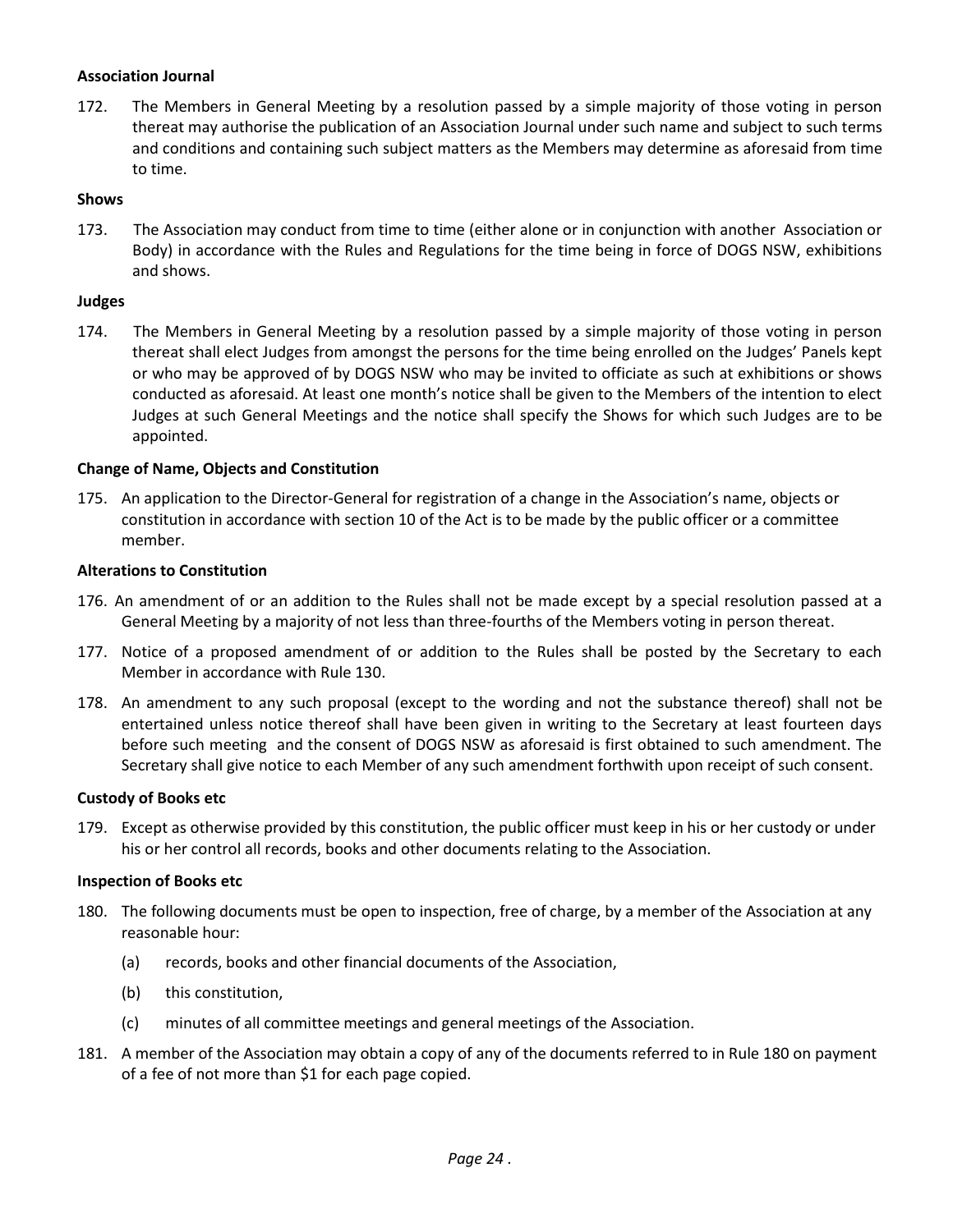#### **Lodgement of Documents**

- 182. The Public Officer must lodge the following documents with the Director General:
	- (a) a summary in the approved form of the Association's financial affairs for the previous financial year;
		- (i) the Association's financial statements for that year
		- (ii) the auditor's report for those statements
		- (iii) a document setting out the terms of any resolution passed at the Association's annual general meeting in connection with the documents referred to in Rule 182 (i) and (ii) above.
	- (b) the documents must be lodged within one (1) month of the annual general meeting of the current financial year;
		- (i) the prescribed fee must be paid
		- (ii) the documents are taken not to be lodged if the prescribed fee is not paid
- 183. A member of the Association may obtain a copy of any of the documents referred to in Rule 182 on payment of a fee of not more than \$1 for each page copied.

#### **Execution of Documents**

184. The Association may execute a document without using a common seal if the document is signed by two (2) of its authorised signatories.

#### **Service of Notices**

- 185. For the purpose of this constitution, a notice may be served on or given to a person:
	- (a) by delivering it to the person personally, or
	- (b) by sending it by pre-paid post to the address of the person, or
	- (c) by sending it by facsimile transmission or some other form of electronic transmission to an address specified by the person for giving or serving the notice.
- 186. For the purpose of this constitution, a notice is taken, unless the contrary is proved, to have been given or served:
	- (a) in the case of a notice given or served personally, on the date on which it is received by the addressee, and
	- (b) in the case of a notice sent by pre-paid post, on the date when it would have been delivered in the ordinary course of post, and
	- (c) in the case of a notice sent by facsimile transmission or some other form of electronic transmission, on the date it was sent or, if the machine from which the transmission was sent produces a report indicating that the notice was sent on a later date, on that date.

#### **Financial Year**

- 187. The financial year of the Association is:
	- (a) the period of time commencing on the date of incorporation of the Association and ending on the following 30 June, and
	- (b) each period of 12 months after the expiration of the previous financial year of the Association, commencing on 1 July and ending on the following 30 June.

*Note: Schedule 1 of the Act provides that an Association's constitution is to address the Association's financial year.*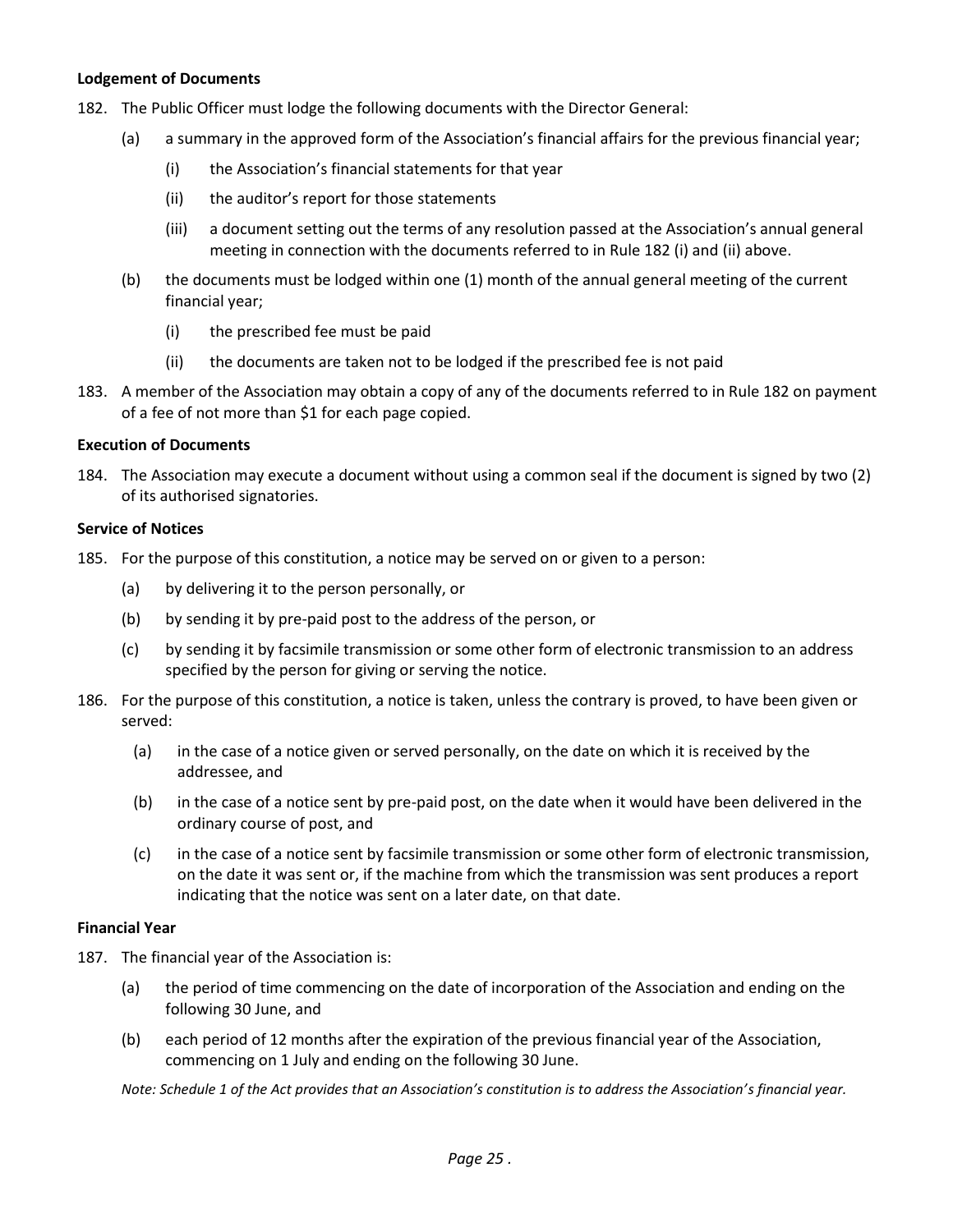#### **Trustees**

188. The Members in General Meeting shall appoint not less than three Trustees and until otherwise determined, the President, Secretary and Treasurer for the time being in office shall be the Trustees and shall hold all property of the Association real and personal on behalf of the Members. A trustee in like manner may be removed at any time and from time and another person appointed in his stead.

#### **Property**

189. The property assets and income of the Association whencesoever derived shall be applied towards the promotion of the objects of the Association and no portion thereof shall be paid or transferred either directly or indirectly by way of dividend bonus or otherwise by way of profit to Members of the Association provided however that nothing herein contained shall prevent the payment in good faith of any remuneration to an Officer or employee of the Association or to a Member in return for services actually rendered nor prevent the payment of interest on monies borrowed by the Association from any Member nor prevent the giving or presentation of prizes, trophies or prize money at an exhibition or show conducted by the Association or at a recognised show conducted by another Association or body.

#### **Winding Up**

190. If for any reason the Association cannot continue to function as an Association under the Act, it shall be wound up according to the provisions of the Act and as an Affiliate of DOGS NSW; it shall make application to DOGS NSW for permission to wind up in accordance with the Regulations of DOGS NSW for the time being in force.

**END**